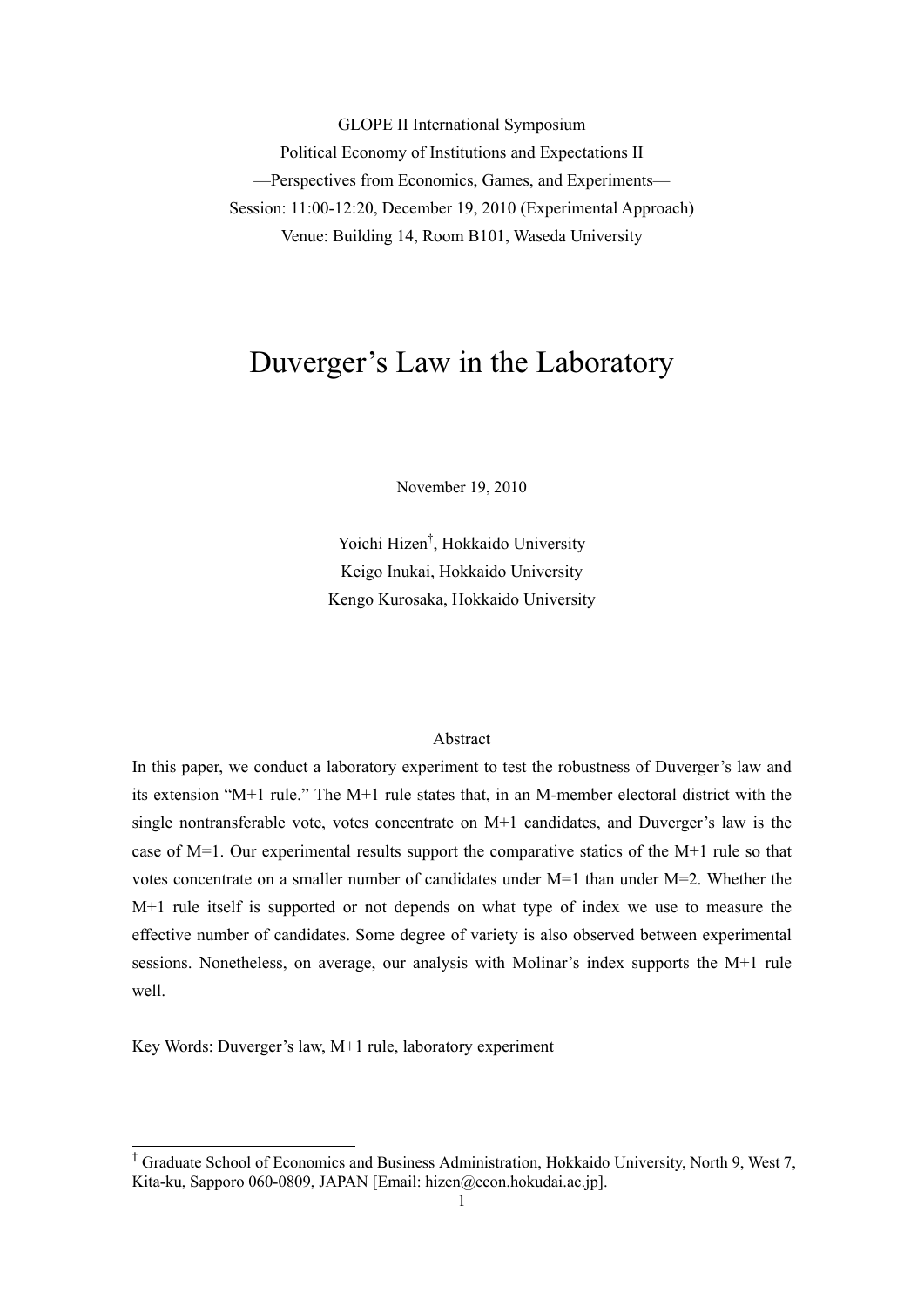## **1. Introduction**

Duverger's law (Duverger, 1954) is the most famous law in political science. The law states that the single-member electoral district system leads to a two-party system. Its application to the electoral-district level is that two candidates gather a large share of votes in each single-member district. The M+1 rule (Reed, 1990) is an extension of Duverger's law to M-member districts with the single nontransferable vote  $(M > 1)$ . The empirical literature examined whether Duverger's law holds using electoral data from various countries (e.g., Chhibber and Kollman, 2004), and Reed (1990) and others tested the M+1 rule using Japanese data. Not all but many empirical studies supported these laws.

This paper also tests the M+1 rule for the cases of M=1 (Duverger's law) and M=2 at the district level, but our method is laboratory experiment. As explained in Section 2, several studies examined Duverger's law in laboratories. However, since their main purposes are not the examination of Duverger's law itself, their experimental design is relatively easy for the law to hold, and hence their tests are not sufficient to judge whether Duverger's law holds in the laboratory. Our experiment is designed to eliminate something helpful for the law to hold as severely as possible. In this sense, our experiment can be regarded as the severest test of Duverger's law and the M+1 rule.

 Our experimental result supports the comparative statics of the M+1 rule so that the smaller number of candidates tend to gather votes under  $M=1$  than under  $M=2$ . Whether the M+1 rule itself is supported or not depends on what type of index we use to measure the effective number of candidates. Some degree of variety is also observed between experimental sessions. Nonetheless, on average, our analysis with Molinar's (2001) index supports the M+1 rule well. In the literature of experimental social sciences, it is frequently observed that experimental data do not support theoretical predictions exactly (experiment vs. theory), but that they support the comparative statics of the theories well (experiment vs. experiment). The results of our experiment also show this tendency.

 Why laboratory? The empirical literature tries to find whether Duverger's law holds in the actual politics, and hence they use data from actual elections. Our interest is somewhat different: we would like to know the robustness of Duverger's law and the M+1 rule. The robustness is examined in terms of the following three aspects. First, we would like to know the external validity of Duverger's law and the M+1 rule by examining them in the laboratory. Secondly, we would like to know whether the laws hold beyond the political context so that we may be able to apply the laws to any other academic fields. For this purpose, we conduct our experiment in an abstract context without using terms such as election, vote, candidate, and others related to politics. Finally, we would like to know whether the laws hold even without the strategic behaviors of politicians. For this purpose, in our experiment, candidates are exogeneously given only as alternatives for voters to choose, and subjects play the roles of voters only. If the laws hold under such a setup, then we may be able to say that the laws are so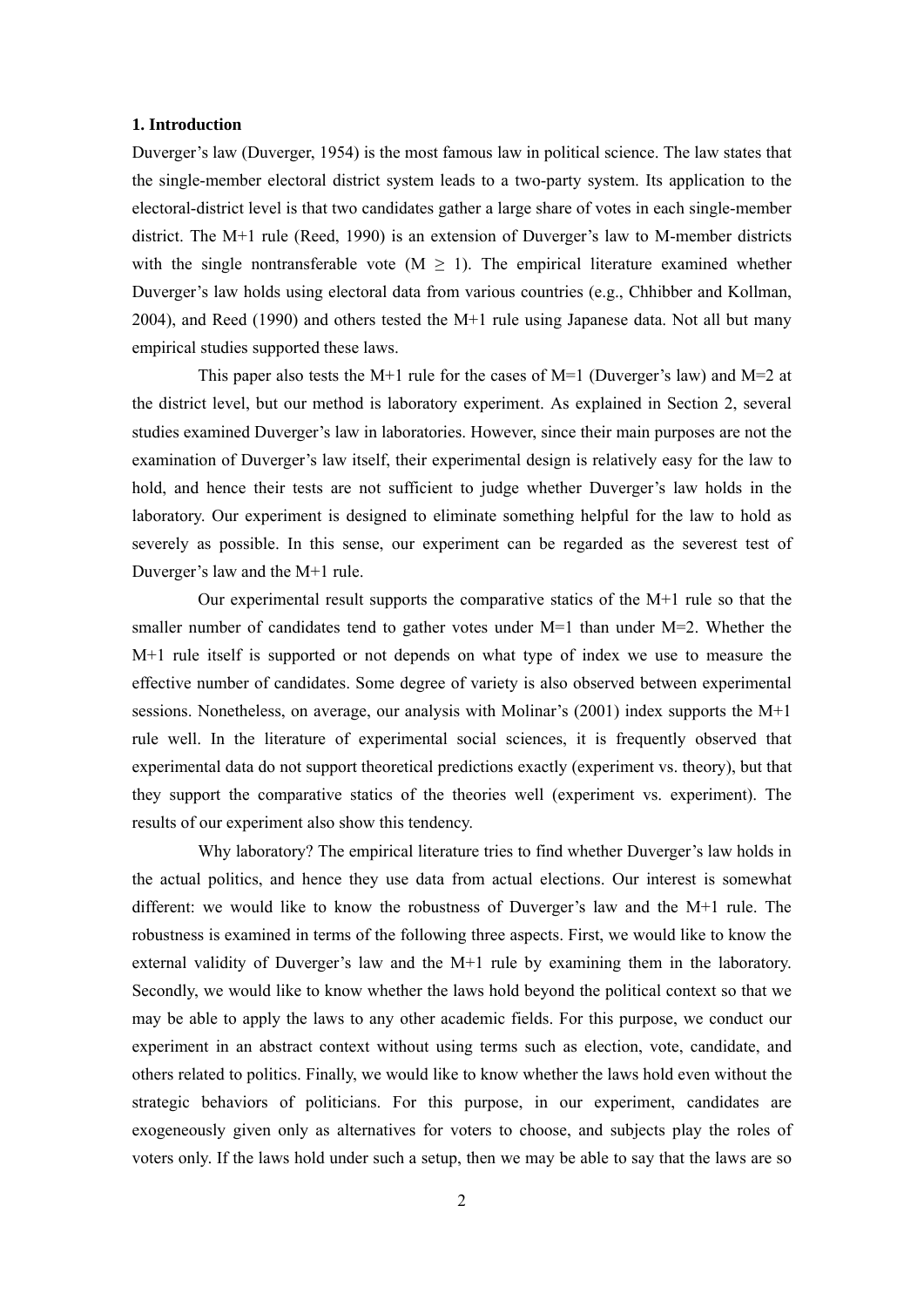robust that they are highly expected to hold in the actual elections even when there exist various additional and complex factors that affect the electoral outcomes.

 This paper is organized as follows. In Section 2, we review the related literature to clarify the purpose of our experiment. Section 3 explains our experimental design, and Section 4 shows the experimental results. Section 5 concludes the paper.

## **2. Related Literature**

The theoretical literature is divided in two groups according to who are assumed to be players in the game, candidates or voters.<sup>1</sup> Reed (2003) states that the major effects of Duverger's law are produced by candidate retirements, and conducts a computer simulation in which a simple candidacy rule realizes the M+1 rule. Wada (1996) also constructs a game-theoretic model in which three parties, left, middle and right, make decisions on whether to run a candidate in a single-member district under the mixed electoral system. He shows that Duverger's law does not necessarily hold if candidacy itself gives parties some amount of benefit possibly due to a contamination effect (i.e., running a candidate in a single-member district itself works as an advertisement that attracts some votes for the party in the proportional representation bloc).

 Mathematical proofs of Duverger's law and the M+1 rule are made by Palfrey (1989) and Cox (1994) respectively. They assume that only voters are players. Each voter takes account of how his or her vote affects the voting outcome and maximizes his or her expected utility obtained from the voting outcome. Hence, if his or her most-preferred candidate is less likely to compete for the seats, he or she casts his or her ballot for the second-preferred candidate. This type of strategic voting leads to only M+1 candidates getting votes in an M-member district. However, Clough's (2007) agent-based simulation, in which all voters are strategic, results in more than two parties in single-member plurality systems if each voter does not know all the other voters' strategies but knows his or her neighbors' strategies only.

 The experimental literature also designs laboratory experiments in which subjects play the roles of voters. To our best knowledge, there is no voting experiment at this point of time in which subjects also play the roles of candidates or politicians. The following three experiments are closely related to ours.

#### **2.1 Forsythe, Myerson, Rietz and Weber (1993)**

-

Forsythe, Myerson, Rietz and Weber (1993) use a payoff matrix such as Table  $1<sup>2</sup>$  Three candidates, A, B and C, compete for one seat, and there are three groups of voters, Orange (4

<sup>&</sup>lt;sup>1</sup> Morelli (2004) is an exception. In his model, all of parties, candidates and voters are strategic decision makers.<br><sup>2</sup> Using the same structure of payoffs, this research group conducts a series of experiments (e.g.,

Forsythe, Rietz, Myerson and Weber (1996), Rietz, Myerson and Weber (1998), and Gerber, Morton and Rietz (1998)).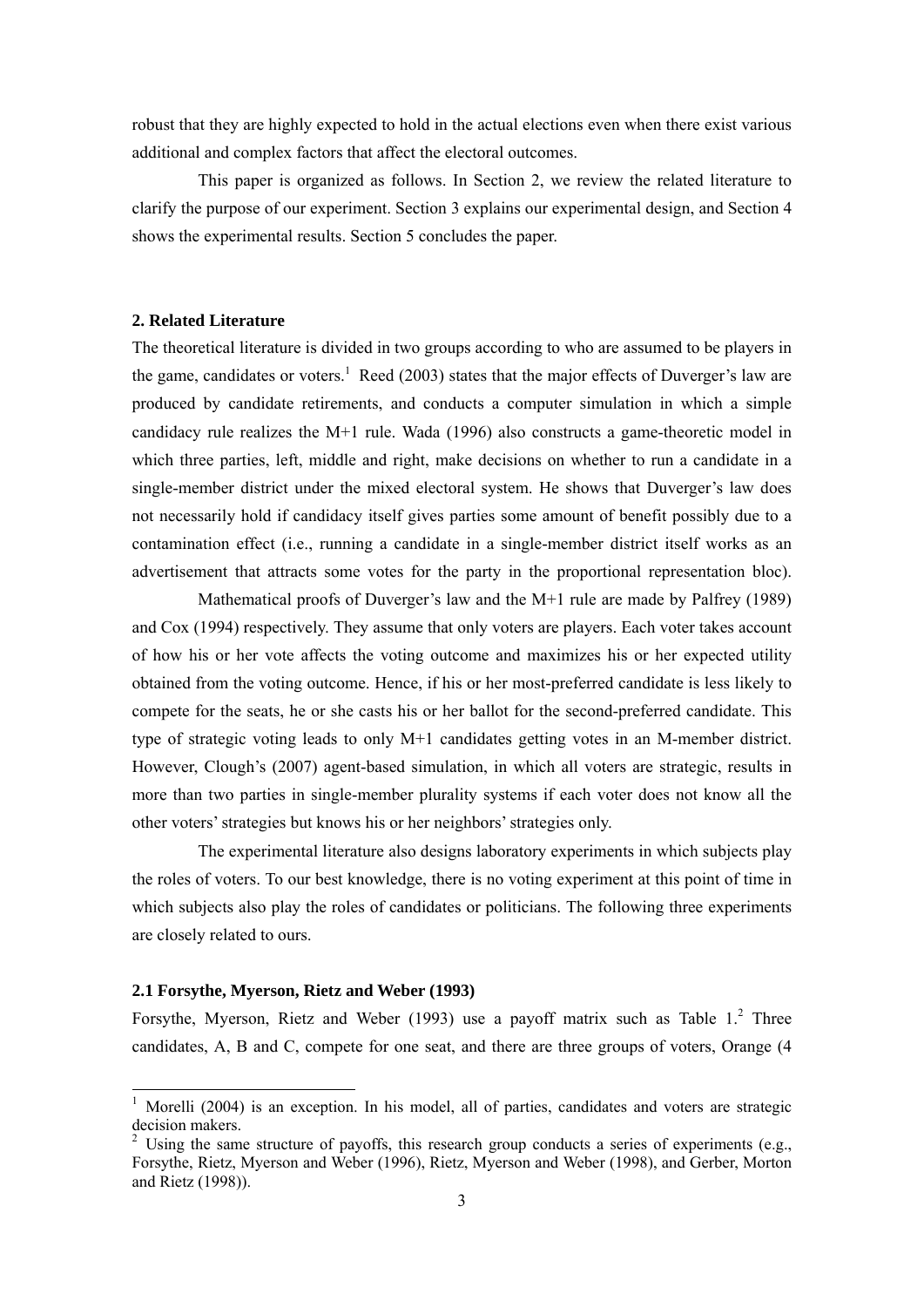voters), Green (4 voters) and Blue (6 voters). In case that candidate A wins, for example, orange, green and blue voters obtain \$1.20, \$0.90 and \$0.40 respectively. If all voters vote for their most-preferred candidates sincerely, then candidates A, B and C obtain 4, 4 and 6 votes respectively. Hence, under the plurality rule, candidate C wins although he or she is the Condorcet loser. Forsythe et. al's interest is in what kind of information, such as pre-election polls or repetition of elections, is necessary for the split majority (i.e., orange and green voters) to coordinate their voting behaviors, so that they concentrate their votes on one of candidates A and B in order to win against blue voters who support candidate C. In this setup, voting for candidate C is the unique weakly dominant strategy for blue voters. In their experiment, in fact, most subjects who were assigned the roles of blue voters voted for candidate C. Hence, if orange and green voters can successfully coordinate their voting behaviors, then candidate C and one of candidates A and B obtain votes, which can be regarded that Duverger's law holds.

|                         | А    | в    | С    |
|-------------------------|------|------|------|
| Orange<br>4 voters      | 1.20 | 0.90 | 0.20 |
| Green<br>4 voters       | 0.90 | 1.20 | 0.20 |
| <b>Blue</b><br>6 voters | 0.40 | 0.40 | 1.40 |

**Table 1**. Forsythe, Myerson, Rietz and Weber's (1993) Payoff Matrix

 It seems relatively easy for Duverger's law to hold under the payoff matrix in Table 1 because only orange and green voters have to coordinate their behaviors: given that what blue voters can do is to vote for candidate C sincerely, this is like a coordination game played between two blocs of voters, orange and green. That is, the payoff matrix in Table 1 can be transformed into the one in Table 2. If the two blocs can reach one of two pure-strategy Nash equilibria,  $(A, A)$  and  $(B, B)$ , then it is regarded that Duverger's law holds.

|        |   | Green      |            |
|--------|---|------------|------------|
|        |   |            | В          |
|        | А | 1.20, 0.90 | 0.20, 0.20 |
| Orange | в | 0.20, 0.20 | 0.90, 1.20 |

**Table 2**. Coordination Game Between Orange and Blue Blocs

## **2.2 Bassi (2008)**

Bassi (2008) uses the payoff matrix in Tables 3 and 4 to compare three voting rules, the plurality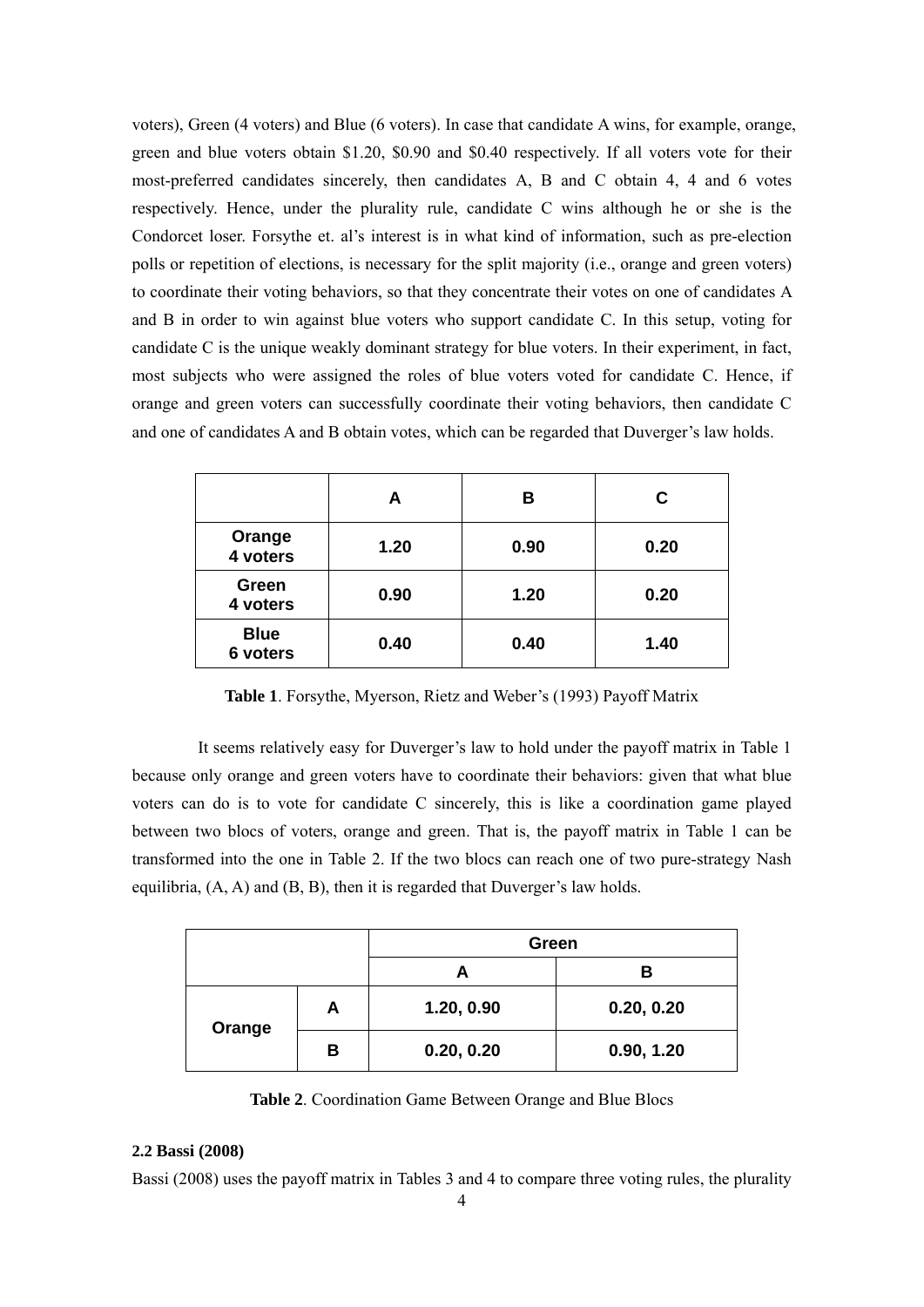rule, approval voting, and the Borda rule. In the payoff matrix in Table 3, the Condorcet winner is candidate D, and the loser is candidate B. Under the plurality rule, the Nash equilibrium which survives the iterated elimination of weakly dominated strategies is that two voters who prefer A and the voter who prefers D vote for candidate A, while two voters who prefer C vote for candidate C. Since two candidates, A and C, gather votes, Duverger's law can be regarded to hold in this Nash equilibrium. In the sense that only one subject's strategic behavior (i.e., voting for the second-preferred candidate) is necessary for Duverger's law to hold, this voting environment is in favor of Duverger's law. Of 10 rounds in Bassi's experiment, in fact, Duverger's law was supported in 4 rounds when subjects were inexperienced, and in 9 rounds when subjects were experienced.

|          | А    | В    | C    |      |
|----------|------|------|------|------|
| 2 voters | 1.40 | 1.00 | 0.20 | 0.60 |
| 2 voters | 0.60 | 0.20 | 1.40 | 1.00 |
| 1 voter  | 1.00 | 0.20 | 0.60 | 1.40 |

**Table 3**. Bassi's (2008) Payoff Matrix with Condorcet Winner Treatment Note: The grey cells represent the Nash-equilibrium strategies for each type of voter.

Another payoff matrix used in Bassi's experiment is the one in Table 4. In this payoff matrix, the Condorcet winner does not exist while the loser is candidate D. In the same type of Nash equilibrium as Table 3, two voters who prefer B vote for candidate B, while two voters who prefer A and the voter who prefers C vote for candidate C. This Nash equilibrium is also regarded to correspond to Duverger's law. In this setup, two voters, instead of one voter in Table 3, need to vote strategically for Duverger's law to hold. Hence, Duverger's law seems less likely to hold in the setup of Table 4 than Table 3. Of 10 rounds of Bassi's experiment using the payoff matrix in Table 4, in fact, Duverger's law was supported in 4 rounds when subjects were inexperienced, and 6 rounds when subjects were experienced.

|          | А    | в    | C    |      |
|----------|------|------|------|------|
| 2 voters | 0.60 | 1.40 | 0.20 | 1.00 |
| 2 voters | 1.40 | 0.20 | 1.00 | 0.60 |
| 1 voter  | 0.60 | 1.00 | 1.40 | 0.20 |

**Table 4**. Bassi's (2008) Payoff Matrix with Cycle Treatment Note: The grey cells represent the Nash-equilibrium strategies for each type of voter.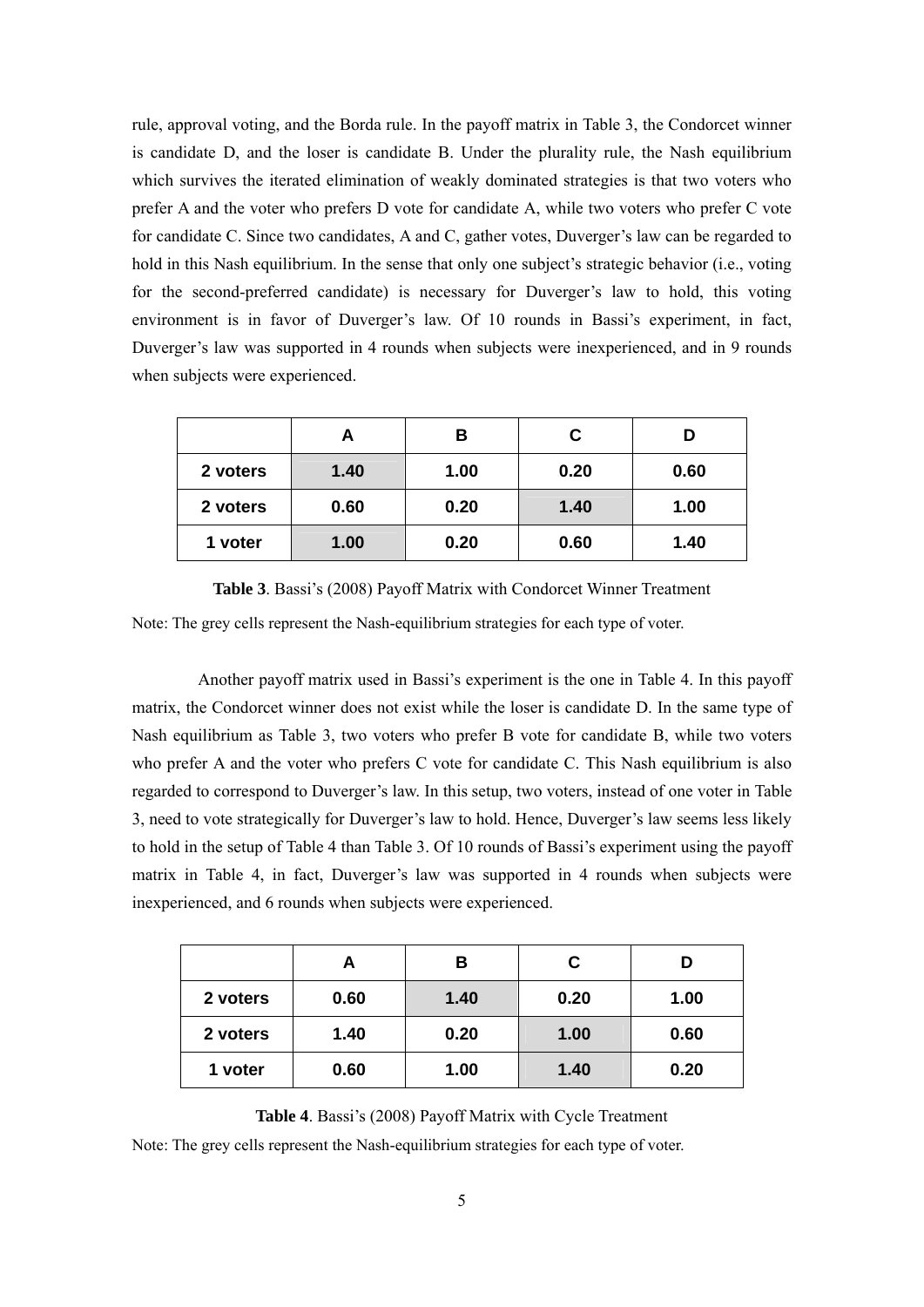#### **2.3 Endersby and Shaw (2009)**

Endersby and Shaw (2009) conduct a series of classroom voting experiments, in which the overall winning student receives a few extra credit points in the course as an incentive, instead of monetary payment. They define payoffs for students on a one-dimensional (linear) policy space such as Figure 1. That is, there is a line segment, and the left end is 1 while the right end is 11. Eighteen to Seventy five students participate in each election, and each student is assigned one of the integers 1 to 11 (i.e., ideal point) so that the overall distribution of ideal points is approximately uniform over the line segment. According to elections, 2, 3, 5 or 7 candidates are located at different integers, and one of the candidates is the Condorcet winner except for the case of 2 candidates. After two pre-election polls are held, each student is asked to vote for one of the candidates under the plurality rule, in order to minimize the distance between his or her ideal point and the winning candidate's location.





 Figure 1 describes the candidates' locations in Endersby and Shaw's (2009) four elections with 5 or 7 candidates. Table 5 transforms Elections H (symmetric case with 5 candidates) in Figure 1 into a matrix form so that we can compare the voter preferences between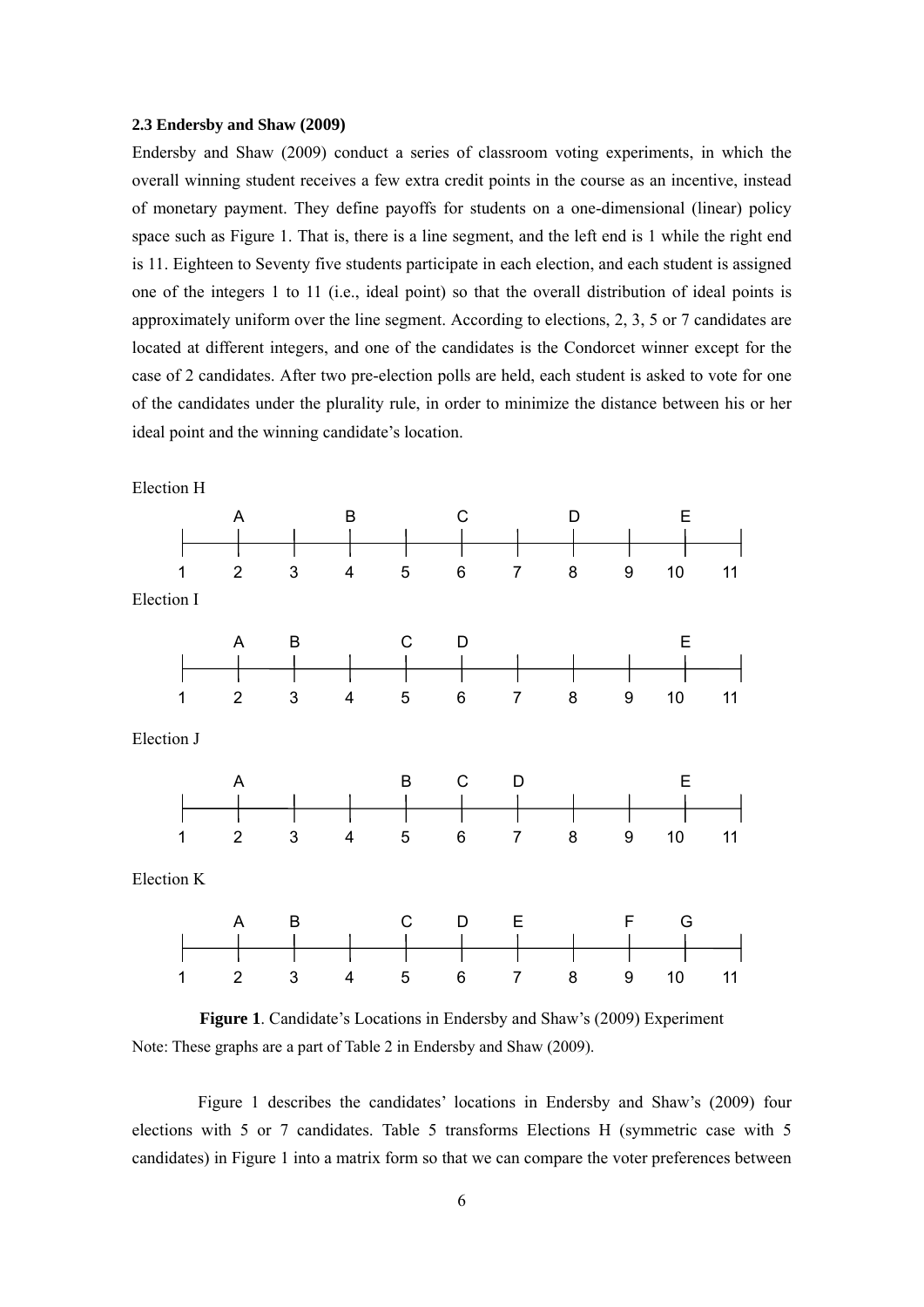the above two experiments (i.e., Forsythe et. al. (1993) and Bassi (2008)) and Endersby and Shaw's (2009). The number in each cell represents the distance between each voter's ideal point (the first column) and each candidate's location. The smaller distance is better for each voter. In comparison with Tables 1, 3 and 4 used by Forsythe et al. (1993) and Bassi (2008), it seems much harder for voters to coordinate their behaviors under Table 5. However, in Endersby and Shaw's (2009) classroom experiment, votes concentrated on two candidates in not all but most elections. Duverger's law seems to hold if voter preferences are expressed on one dimension and if the Condorcet winner exists.

| Voters'                 | <b>Candidates</b> |                         |                |              |              |  |  |
|-------------------------|-------------------|-------------------------|----------------|--------------|--------------|--|--|
| <b>Ideal Points</b>     | A                 | B                       | C              | D            | Е            |  |  |
| 1                       | 1                 | 3                       | 5              | 7            | 9            |  |  |
| $\overline{2}$          | 0                 | $\overline{2}$          | 4              | 6            | 8            |  |  |
| 3                       | 1                 | 1                       | 3              | 5            | 7            |  |  |
| $\overline{\mathbf{4}}$ | $\mathbf{2}$      | 0                       | $\overline{2}$ | 4            | 6            |  |  |
| 5                       | 3                 | 1                       | 1              | 3            | 5            |  |  |
| 6                       | 4                 | $\overline{2}$          | 0              | $\mathbf{2}$ | 4            |  |  |
| $\overline{7}$          | 5                 | 3                       | 1              | 1            | 3            |  |  |
| 8                       | 6                 | $\overline{\mathbf{4}}$ | $\mathbf{2}$   | 0            | $\mathbf{2}$ |  |  |
| 9                       | 7                 | 5                       | 3              | 1            | 1            |  |  |
| 10                      | 8                 | 6                       | 4              | $\mathbf{2}$ | 0            |  |  |
| 11                      | 9                 | 7                       | 5              | 3            |              |  |  |

**Table 5**. Distance between Voters' Ideal Points and Candidates' Locations in Election H of Endersby and Shaw (2009)

From the above related experiments, we understand that Duverger's law tends to hold in the laboratory when the coordination of voter behaviors is relatively easy in the sense that (i) the Condorcet winner and/or the loser exists (*payoff matrix*), (ii) a pre-election poll is held or elections are repeated (*information*), and (iii) the number of voters is small (*number of voters*). In our experiment, (i) neither the Condorcet winner nor the loser exists, (ii) elections are repeated for 40 rounds, and (iii) the number of voters is 20 (relatively large). That is, we eliminate the two factors that make it easier for Duverger's law to hold, *payoff matrix* and *number of voters*, whereas *information* (i.e., repetition of elections) is kept.

#### **3. Experimental Design**

## **3.1 Preferences**

We use the revenue matrix such as Table 6. We use the term "revenue" instead of "payoff" here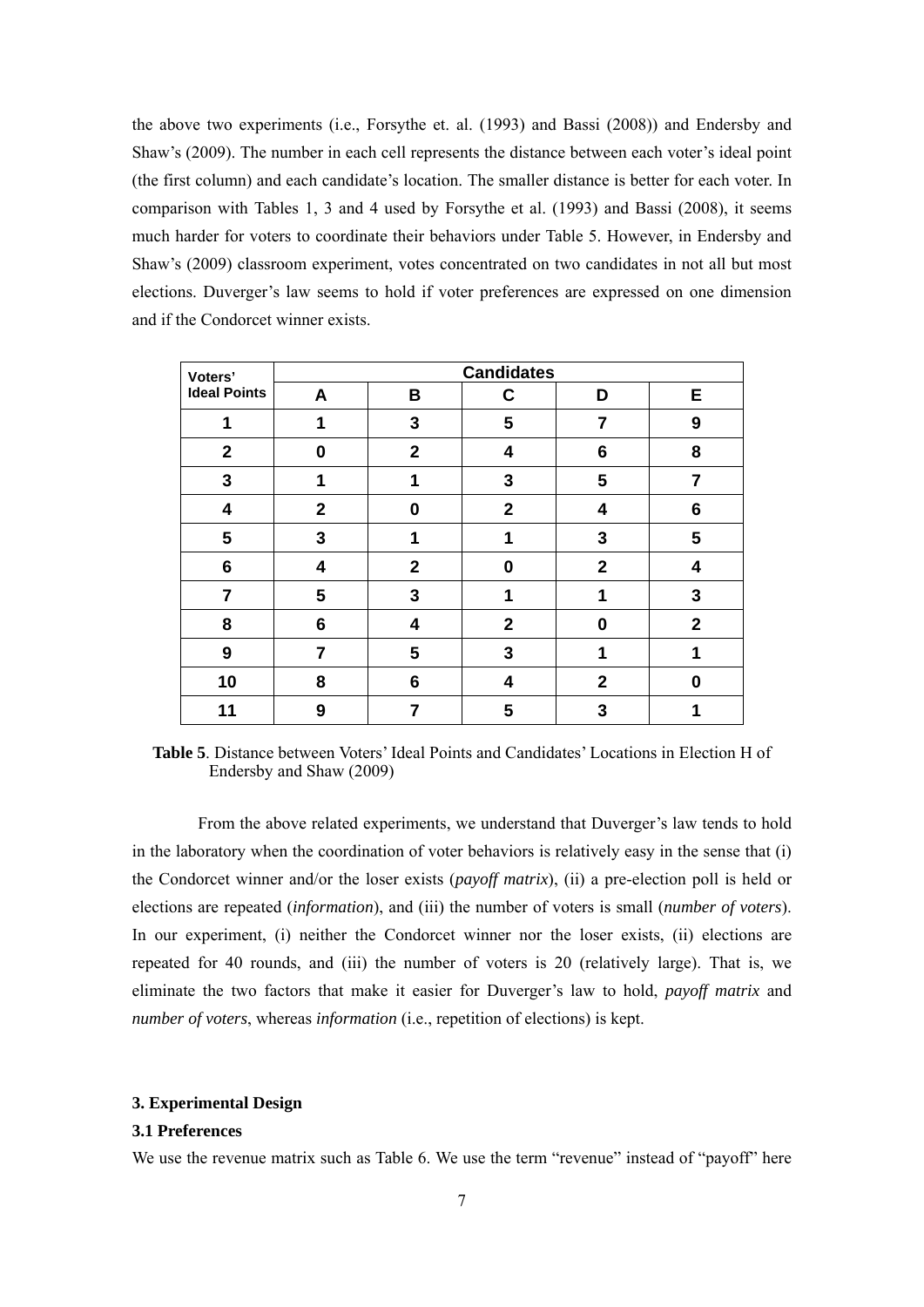because, as explained in the next subsection, we introduce a cost of voting. In our experiment, we derive a (net) payoff for each voter by subtracting the cost of voting from the revenue. Twenty voters are equally divided into 4 groups, Red, Blue, Yellow and Green. Group members are fixed over all the rounds in each session. The revenue matrix is symmetric in the sense that the voting environment is exactly the same for every voter. That is, the preference order for each group of voters is symmetric, and so there exists neither majority nor minority: each of 4 candidates, A, B, C and D, is most preferred by one group of voters. Under M=2, each voter's total revenue is calculated as the sum of revenues obtained from the two winners. For example, if candidates A and B win, then red voters receive 50 yen  $(=30+20)$ . We assume that any tie is broken randomly.

|                         | А  | В  | С  | D  |
|-------------------------|----|----|----|----|
| <b>Red</b><br>5 voters  | 30 | 20 | 10 |    |
| <b>Blue</b><br>5 voters | 0  | 30 | 20 | 10 |
| Yellow<br>5 voters      | 10 | Ω  | 30 | 20 |
| Green<br>5 voters       | 20 | 10 | 0  | 30 |

**Table 6**. Revenue Matrix

#### **3.2 Voting Cost**

In our previous experiment (i.e., Hizen, Kurosaka and Ushizawa, 2010), we observed, using the same structure of revenues as Table 6, that votes are less likely to converge to a small number of candidates if abstention is not allowed and if voting is costless. This is possibly because any voting behavior is optimal for each subject as long as his or her vote is not pivotal, so that he or she can keep voting for his or her most-preferred candidate even though his or her most-preferred candidate is highly expected to lose the election. Hence, we introduce a cost of voting and allow subjects to abstain. That is, if a subject chooses to vote for one of the four candidates, then he or she must pay 5 yen as a voting cost. If he or she abstains, there arises no  $cost<sup>3</sup>$ 

## **3.3 Nash equilibria that are consistent with the M+1 rule**

In general, if a voting cost is introduced, then multiple mixed-strategy Nash equilibria tend to

<sup>&</sup>lt;sup>3</sup> In Forsythe et. al's (1993) experiment, abstention is also allowed but voting incurs no cost. Hence, abstention is a weakly dominated strategy for every voter. Bassi (2008) and Endersby and Shaw (2009) do not allow voters to abstain. Although their experiments do not include voting costs, Duverger's law tends to hold possibly because other factors mentioned in Section 2 are more or less in favor of Duverger's law.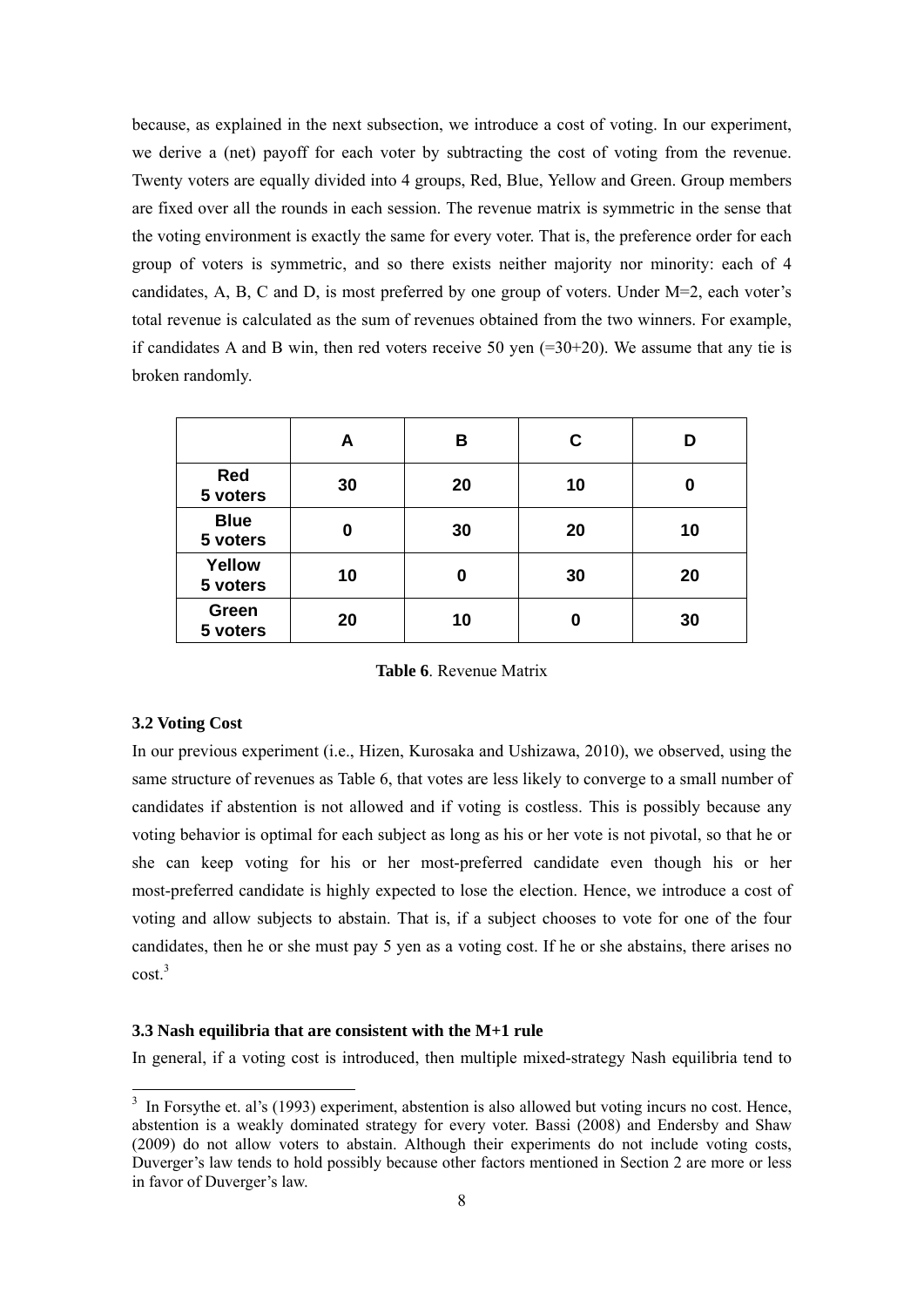exist.<sup>4</sup> Pure-strategy Nash equilibria also exist in our setup, and the following two pure-strategy Nash equilibria under M=1 are consistent with Duverger's law. First, red and blue voters vote for candidate B, while yellow and green voters vote for candidate D. In this Nash equilibrium, candidates B and D are in a tie for the single seat getting 10 votes respectively. Hence, each of candidates B and D wins with probability 0.5, and each of blue and green voters receives 15 yen as the expected payoff (i.e.,  $0.5 \times 30 + 0.5 \times 10 - 5 = 15$ ), while each of red and yellow voters receives 5 yen (i.e.,  $0.5 \times 20 + 0.5 \times 0 - 5 = 5$ ). If one of the red voters abstained, instead of voting for candidate B, for example, then he or she could save his or her voting cost, 5 yen. However, since his or her abstention leads to candidate D's win with certainty, his or her revenue decreases to 0 yen. Hence, such a deviation is not beneficial for him or her. Similarly, the second Nash equilibrium is that green and red voters vote for candidate A, while blue and yellow voters vote for candidate C. In this way, subjects in our experiment need to find out with which group they coordinate their behaviors. We would like to examine whether these types of Nash equilibria are realized in the laboratory.

Note that sincere voting, under which all voters vote for the most-preferred candidates sincerely so that each candidate gets 5 votes, is not a Nash equilibrium because any voter can increase his or her expected payoff from 10 to 15 by switching unilaterally to the second-preferred candidate (i.e., from  $0.25 \times 30 + 0.25 \times 20 + 0.25 \times 10 + 0.25 \times 0 - 5 = 10$ to  $20 - 5 = 15$ ).

Under  $M=2$ , on the other hand, there does not exist any pure-strategy Nash equilibrium that is consistent with the M+1 rule, in which three candidates obtain almost the same number of votes. This is because our experiment has 20 voters who are divided into 4 groups: neither 20 nor 4 can be divided by 3 exactly.<sup>5</sup> Instead, sincere voting is a pure-strategy Nash equilibrium, in which 4 candidates share votes equally so that each candidate wins a seat with probability 0.5. Therefore, the M+1 rule seems more difficult to hold under  $M=2$  than under M=1, but the comparative statics tells that the larger number of candidates tend to gather votes under M=2 than under M=1. We examine this comparative-statics prediction by experiment.

## **3.4 Sessions**

1

We had 8 sessions as described in Table 7. Twenty subjects participated in each session, and hence the total number of subjects was 160. Two sessions (Sessions 7 and 8) consisted of subjects who have ever experienced the paper-based version of this experiment (i.e., *experienced subjects*). Six sessions (Sessions 1 to 6) consisted of subjects who did not have such experiences (i.e., *inexperienced subjects*).

Each session consisted of 40 rounds under  $M=1$  and another 40 rounds under  $M=2$ .

<sup>4</sup> See Palfrey and Rothenthal (1983) for the case of two groups of voters with two candidates.

<sup>&</sup>lt;sup>5</sup> If we have 6 candidates and 6 groups of voters in the voting game, then the pure-strategy Nash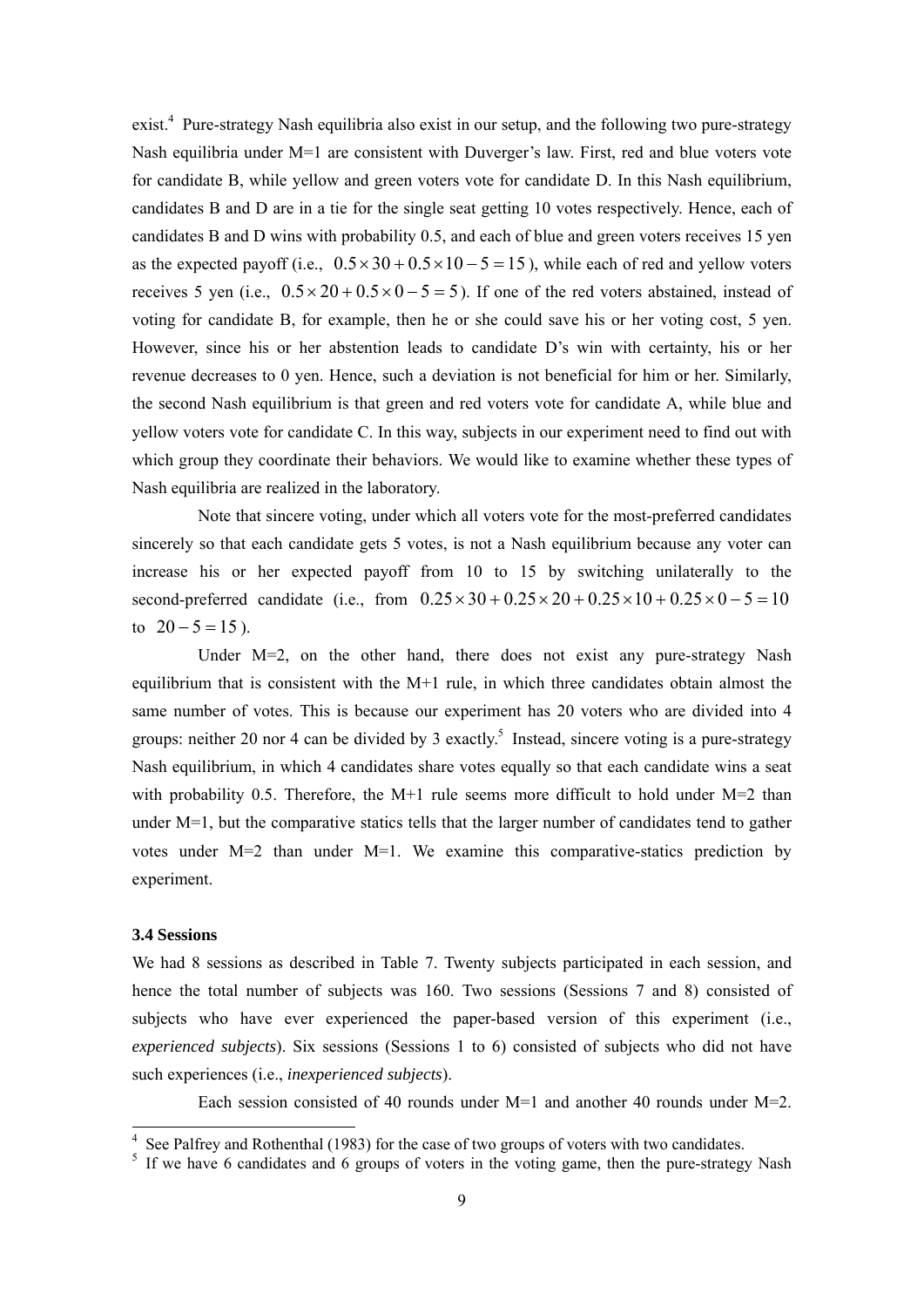Four of eight sessions had the M=1 treatment first and the M=2 treatment second (i.e., Session 1, 2, 3 and 7), while the other 4 sessions had the M=2 treatment first and the M=1 treatment second (i.e., Sessions 4, 5, 6 and 8).

|                            | Inexperienced<br>subjects | <b>Experienced</b><br>subjects |
|----------------------------|---------------------------|--------------------------------|
| $M=1$ first,<br>M=2 second | Sessions 1, 2 and 3       | <b>Session 7</b>               |
| $M=2$ first,<br>M=1 second | Sessions 4, 5 and 6       | <b>Session 8</b>               |

**Table 7**. Number of Sessions

## **3.5 Experimental Procedures**

1

The experiment was held on July 22 and 23, 2010 in a laboratory of the Center for Experimental Research in Social Sciences, Hokkaido University, Japan. Subjects were recruited on campus. More than half of them were first-year undergraduate students from various academic disciplines. The experiment was programmed and conducted with the software z-Tree (Fischbacher, 2007).

| <b>Randomly Seated</b>                                                                      |  |
|---------------------------------------------------------------------------------------------|--|
| $\rightarrow$ Instruction $\rightarrow$ 3 minutes $\rightarrow$ First 40 rounds             |  |
| $\rightarrow$ Additional instruction $\rightarrow$ 3 minutes $\rightarrow$ Second 40 rounds |  |
| $\rightarrow$ Tasks of Lottery Selection $\rightarrow$ Payment                              |  |
|                                                                                             |  |

**Table 8**. Experimental Procedures

 Each session proceeded in the order described in Table 8. In each session, 20 subjects were seated in front of laptop PCs separated by boards. Their seats were determined randomly by lot when they entered the laboratory. Each PC was assigned one of the four groups (i.e., red, blue, yellow and green) in advance, but the group assignment was shown on the PC screen at the beginning of the first round. Instruction was conducted by PowerPoint presentation with artificial voice software. In our experiment, we did not use terms such as election, vote, candidate and others related to politics. After the instruction, 3 minutes were given to subjects to make sure of the rules and consider how to behave in the experiment.

In each round, subjects were asked to choose one of alphabets A, B, C, D and X, where X represented abstention. If a subject chose one of A, B, C and D, then he or she paid 5 yen. Choosing X incurred no costs. After all subjects made decisions, the voting result appeared on each subject's PC screen. The result included the number of subjects who chose each alphabet, the winning alphabet $(s)$ , and his or her own revenue, cost and net payoff. When each

equilibria exist under M=2 in which 3 candidates get votes from 2 groups of voters respectively.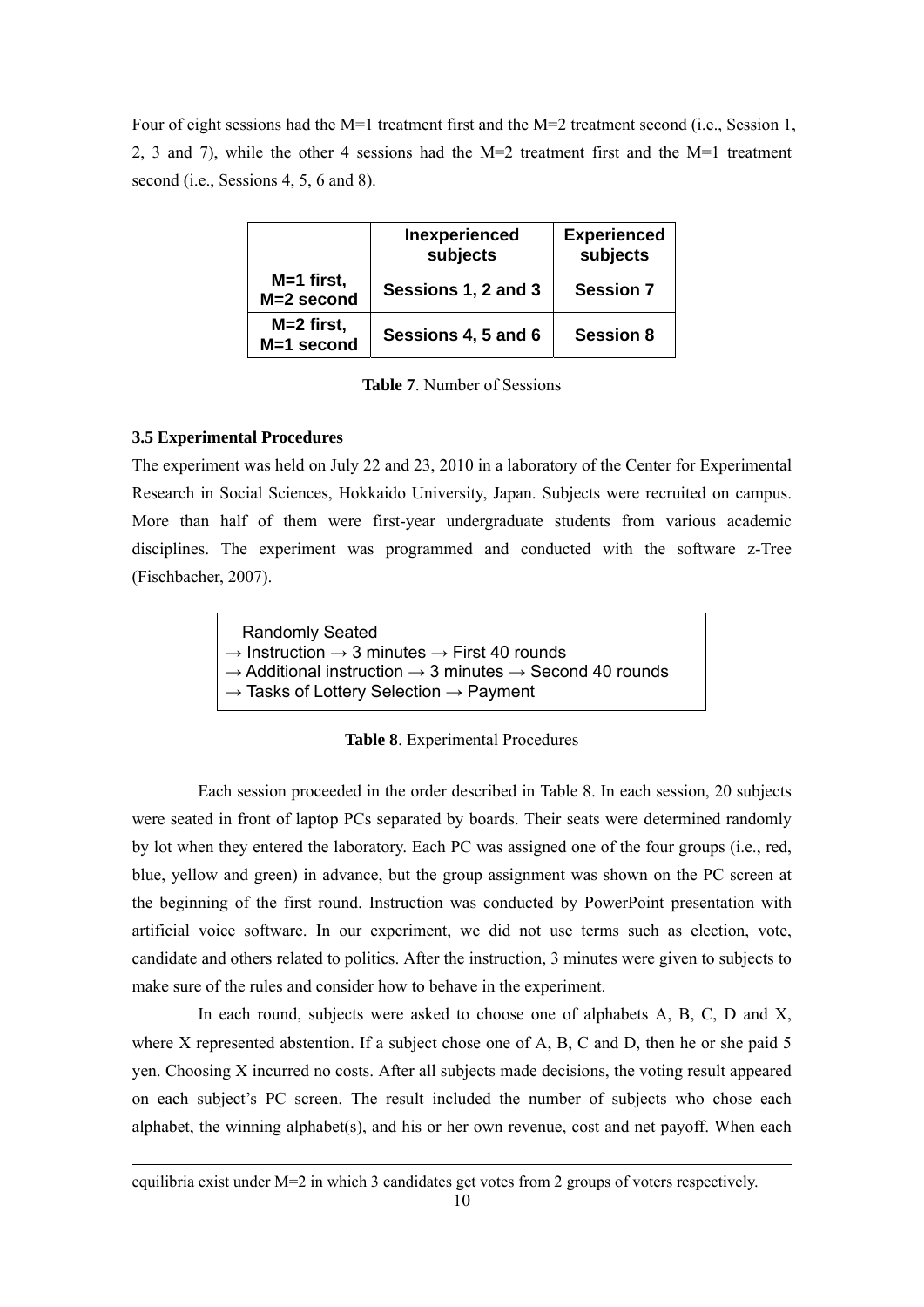subject made decisions, he or she could see the election history, including the number of subjects who chose each alphabet, winning alphabet(s), his or her own choice, and his or her net payoff in each of the previous rounds (see Appendix for the PC screens).

After the first 40 rounds, an additional instruction was given for the second 40 rounds, and 3 minutes were given again. After the second 40 rounds, subjects performed the tasks of lottery selection. This was held to examine the relationship between subjects' attitude toward risk and their behaviors.<sup>6</sup> At the end of the experiment, each subject received the sum of net payoffs obtained in the total of 80 rounds, as well as an additional payoff obtained from the lottery selection. The largest earning realized in the experiment was 2,102 yen while the smallest earning was 1,000 yen. The average was 1,611 yen. Each session took about 85 minutes.

#### **4. Experimental Results**

In this section, we analyze the experimental data to examine whether Duverger's law and the M+1 rule hold in the laboratory. We first focus on how many candidates can be regarded to have competed for the seats. We then analyze how subjects behaved.

#### **4.1 The Laakso and Taagepera Index**

There are various measures for how many candidates are regarded to have competed for seats (i.e., *effective number of candidates*). The index used most frequently in political science is the one proposed by Laakso and Taagepera (1979) as

$$
LT \equiv \frac{1}{\sum_{i \in N} s_i^2},
$$

where *N* is the set of candidates, and  $s_i \in [0,1]$  is the share of effective votes (excluding abstention) for candidate  $i \in N$ , so that  $\sum_{i \in N} s_i = 1$ . For example, if only one candidate gets all the effective votes, then we have  $LT = 1$ . If 4 candidates share effective votes equally, then we have  $LT = 4$ .

 Figure 2 shows the fluctuations of the LT index (vertical axis) in each of the 8 sessions over the 40 rounds (horizontal axis) for M=1 (red curve) and M=2 (blue curve). There seem to be no clear differences between inexperienced sessions (Sessions 1 to 6) and experienced sessions (Sessions 7 and 8), but there is some degree of variety between sessions regardless of the subjects' experiences. For example, the LT index for M=1 in Session 6 converges to 2 exactly, whereas the LT indices for M=1 and M=2 in Session 4 move more or

 $\overline{6}$  The details of the tasks of lottery selection are explained in Subsection 4.3.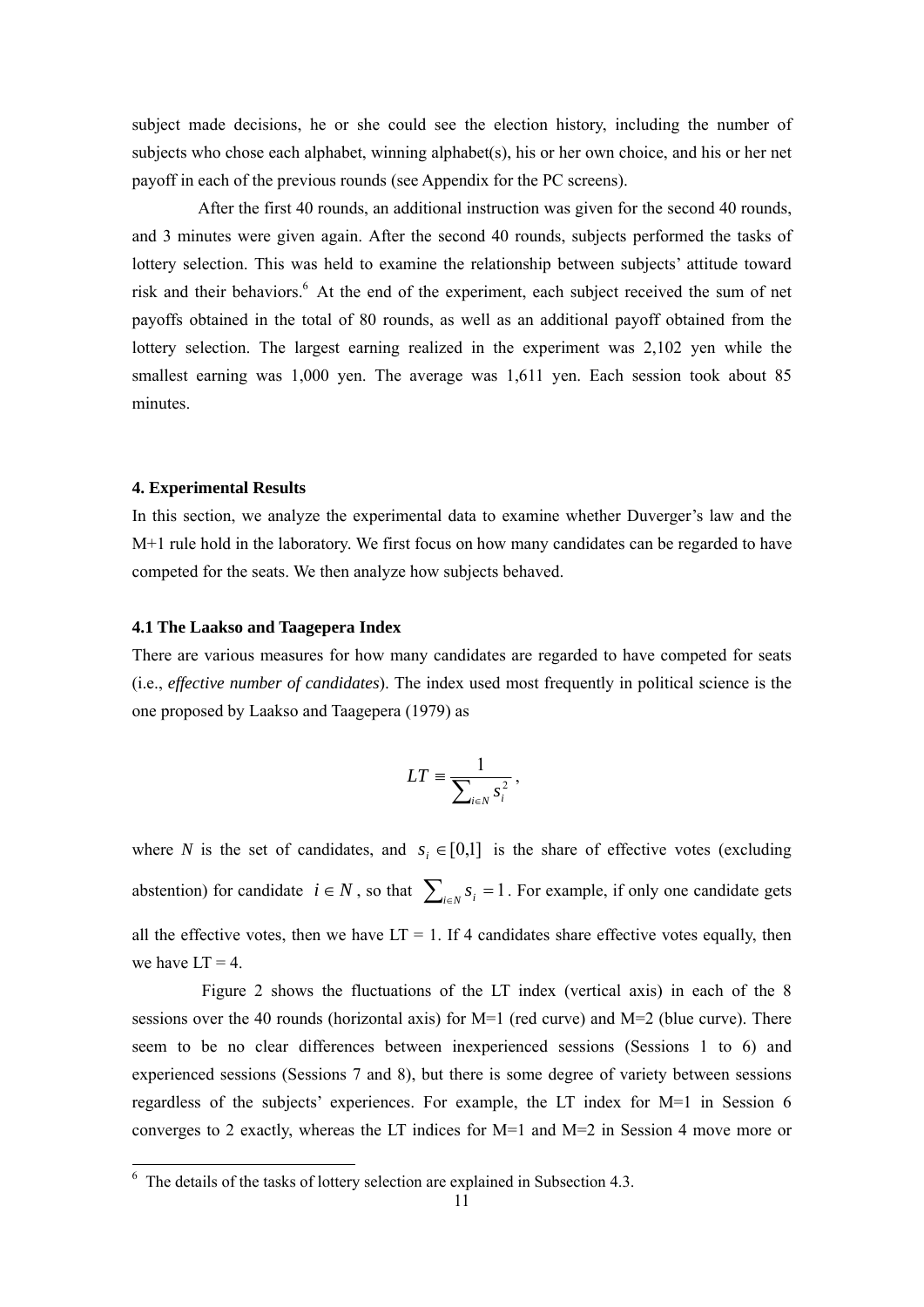less similarly. However, a common observation to all the sessions is that, for both  $M=1$  and M=2, the LT index starts with a relatively high value in the early rounds, and it decreases, accompanied by fluctuations, to some extent. In not all but many rounds of the 8 sessions, the LT index for M=1 takes a lower value than the LT index for M=2.



**Figure 2**. Fluctuations of the LT Index in the 8 Sessions

Why did the LT index fluctuate so wildly? One possible answer is as follows. Our experiment includes a cost of voting. This gives subjects an incentive to avoid wasting their votes. There are two types of behaviors for subjects to avoid wasting votes. First, subjects abstain or vote for the second-preferred candidate if their most-preferred candidate is less likely to attract enough number of votes. Such strategic abstention and voting decrease the effective number of candidates to M+1. Second, subjects also abstain to free-ride the votes of the other subjects if their most-preferred candidate is highly expected to win a seat. This second type of strategic behavior prevents a candidate from obtaining a large share of votes over a long period, which increases the effective number of candidates to  $M+1$ . When these two types of strategic behaviors are well balanced, the M+1 rule holds in that round. In the actual experiment, however, it is not easy for all the 20 subjects in each session to have the same expectation about the other subjects' behaviors, and hence the above two types of strategic behaviors are not necessarily balanced. If the two strategic incentives overcome each other round by round, then the effective number of candidates can fluctuate wildly.

Figure 3 shows the fluctuations of the average of the LT index (vertical axis) among the 8 sessions over the 40 rounds (horizontal axis) for M=1 (red curve) and M=2 (blue curve). Red and blue bars express the standard deviations for  $M=1$  and  $M=2$  respectively. On average,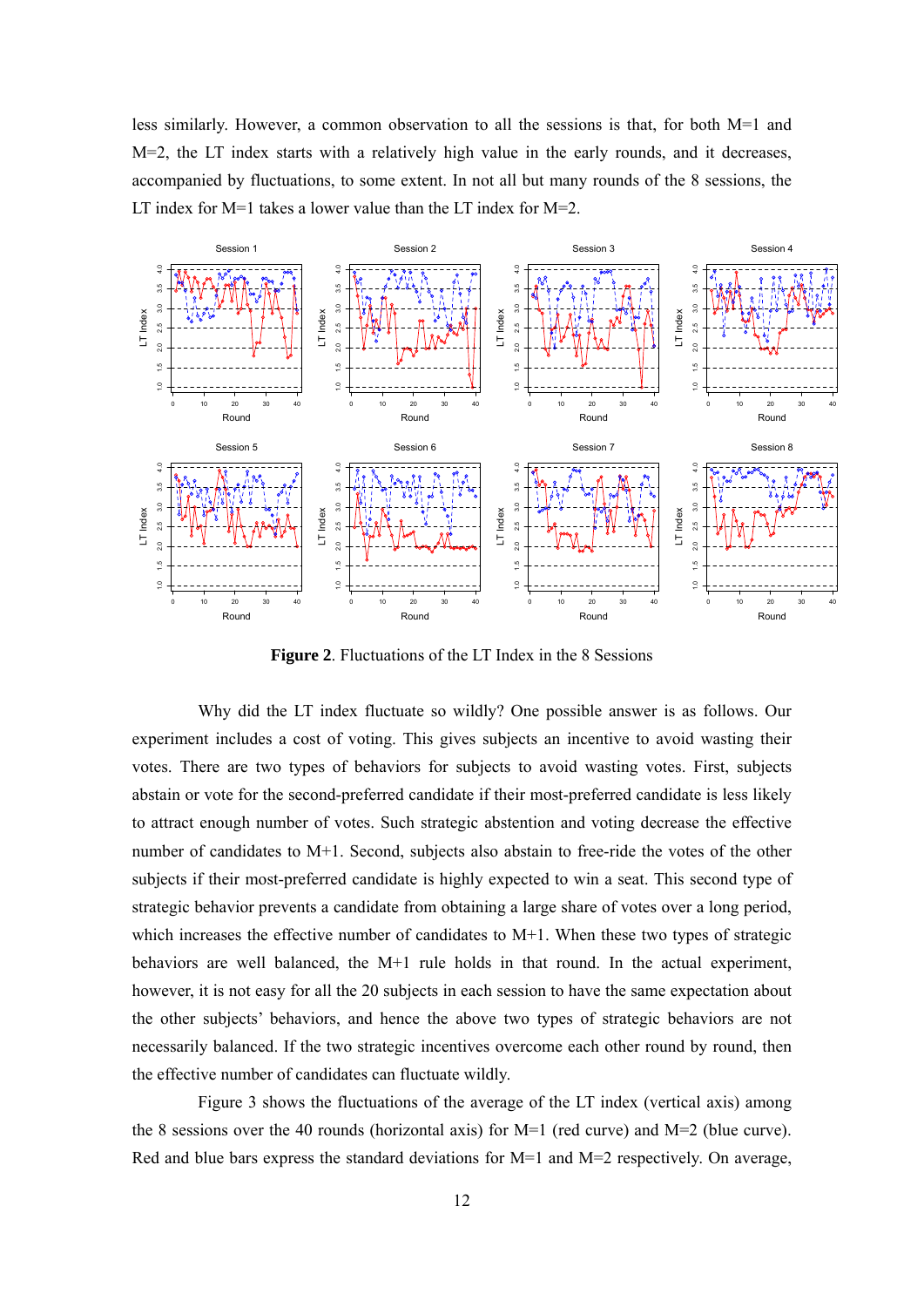the LT index for M=1 converges to about 2.5, whereas the LT index for M=2 converges to about 3.4.



**Figure 3**. Fluctuations of the Average of the LT Index among the 8 Sessions

Next, following Reed's (2000) analysis on the Japanese election data, we describe the dynamics of the LT index in the form of return maps (Figure 4) and transition matrices (Table 9). Figure 4 plots points based on the LT indices in rounds t (horizontal axis;  $t = 1, ..., 39$ ) and  $t+1$ (vertical axis) for M=1 (left) and M=2 (right) using all the data from 8 sessions. Points below (above, respectively) the 45-degree line imply that the LT index decreased (increased) when the experiment proceeded from round t to round t+1. The solid line in Figure 4 is the regression line. The determination coefficient is  $R^2 = 0.530$  for M=1 and  $R^2 = 0.213$  for M=2.

The regression line for M=1 intersects the 45-degree line around the point (2.5, 2.5), and its slope is  $0.723$  (t=18.704, P<0.001). This implies that the LT index tends to increase (decrease, respectively) when it is smaller (larger) than 2.5 in the previous round. In other words, the LT index for M=1 tends to be attracted to 2.5, which is higher than the prediction of Duverger's law.

The regression line for M=2 also shows similar properties to the case of M=1. That is, it intersects the 45-degree line around (3.3, 3.3), which is higher than the prediction of the M+1 rule. Its slope is  $0.459$  (t=9.167, P<0.001). Many points concentrate near  $(4.0, 4.0)$ .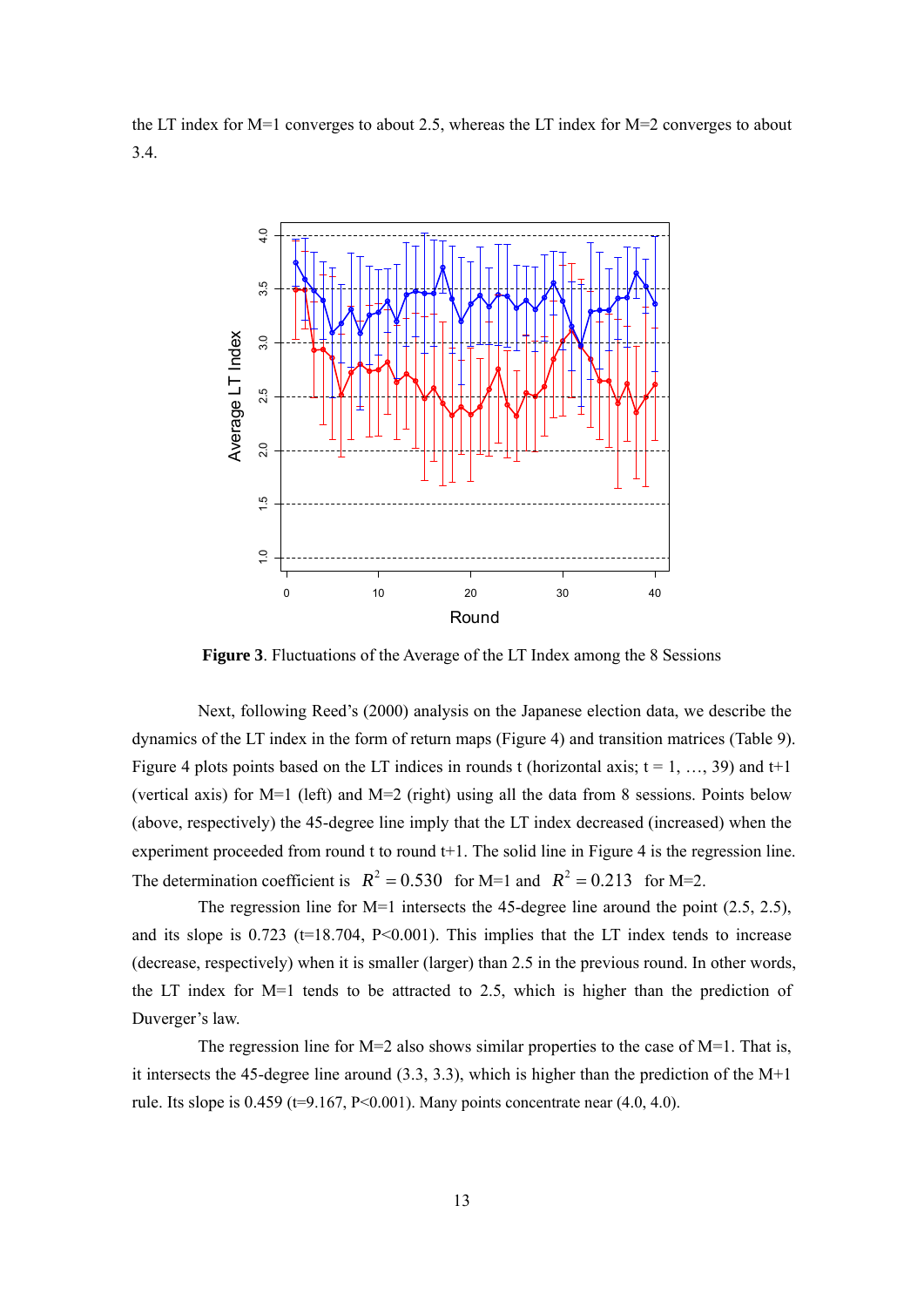

**Figure 4**. Return Maps of the LT Index from All the Sessions

 If we round off the LT indices in Figure 4 to integers, we obtain Table 9. For M=1 (upper table), the transition from  $LT=2$  in round t to  $LT=2$  in round t+1 occupies the largest share (30.45%) of the data. This is a partial support for the difficulty in getting out of the vote distribution with  $LT=2$  once subjects reach there. Even if subjects get out from  $LT=2$  to  $LT=3$ , they are more likely to return to LT=2 (13.14%) than to go up to LT=4 (5.77%). For M=2 (lower table), the transitions from  $LT=3$  to  $LT=3$  and from  $LT=4$  to  $LT=4$  occupy almost the same shares (30.45% and 30.77%, respectively). That is, both the predictions of the M+1 rule (LT=3) and pure-strategy Nash equilibrium (LT=4) seem reasonable.

| $M = 1$ |                | Round t  |                |         |        |  |  |
|---------|----------------|----------|----------------|---------|--------|--|--|
|         | Index          |          | $\overline{2}$ | 3       | 4      |  |  |
| Round   | 1              | 0.32%    | 0.32%          | 0.32%   | 0.00%  |  |  |
| $t+1$   | 2              | 0.00%    | 30.45%         | 13.14%  | 0.32%  |  |  |
|         | 3              | 0.32%    | 12.18%         | 22.76%  | 6.73%  |  |  |
|         | 4              | 0.00%    | 0.32%          | 5.77%   | 7.05%  |  |  |
|         |                |          |                |         |        |  |  |
| $M=2$   | LT             |          |                | Round t |        |  |  |
|         | Index          |          | $\mathcal{P}$  | 3       | 4      |  |  |
| Round   | 1              | 0.00%    | 0.00%          | 0.00%   | 0.00%  |  |  |
| $t+1$   | $\overline{2}$ | $0.00\%$ | 1.28%          | 2.88%   | 0.96%  |  |  |
|         | 3              | $0.00\%$ | 3.21%          | 30.45%  | 15.06% |  |  |

**Table 9**. Transition Matrices of the LT Index from All the Sessions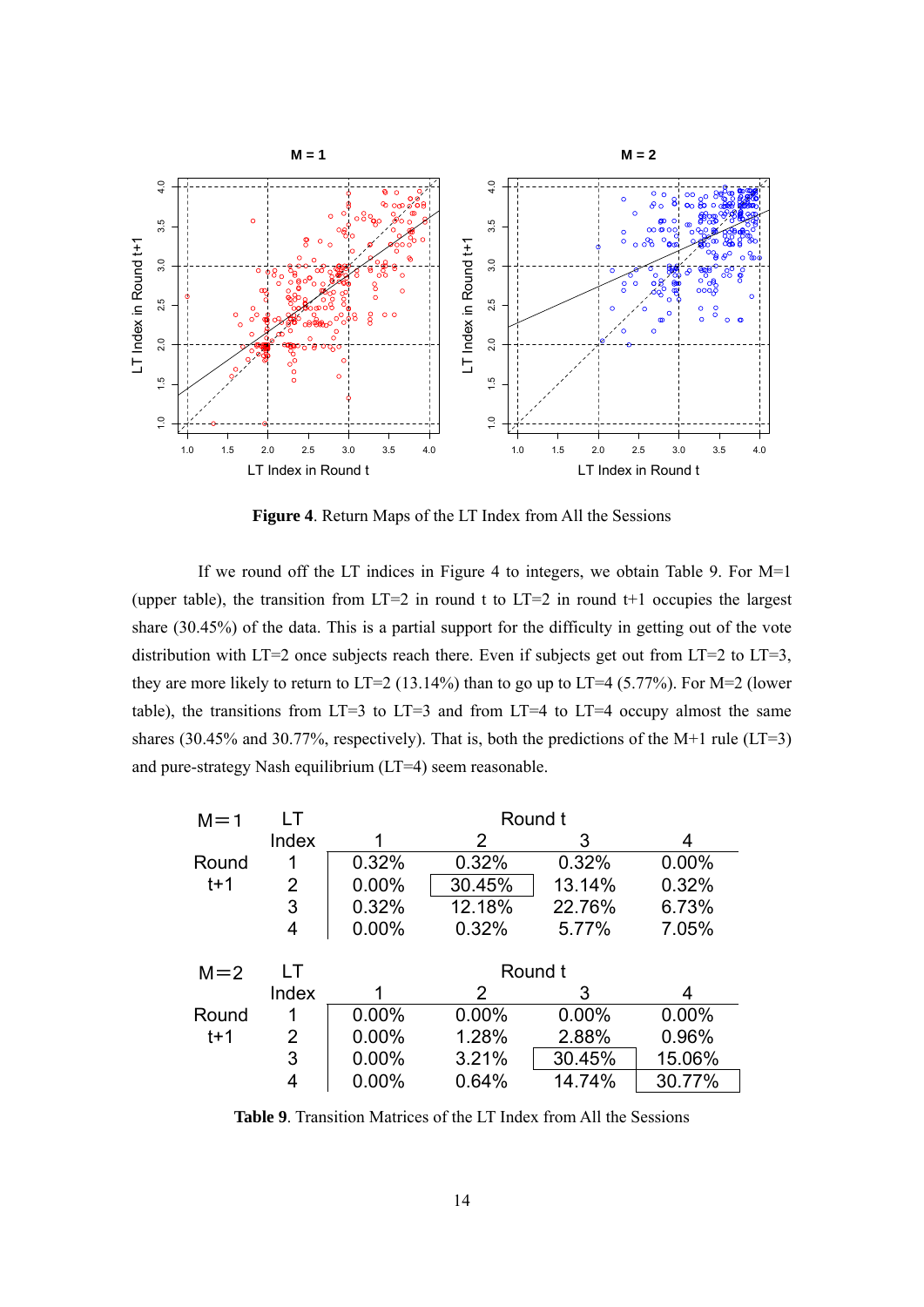## **4.2 Molinar's Index**

Molinar's index (Molinar, 2001) is another measure for the effective number of candidates used frequently in political science. Using data from Japan, France and some other countries, Molinar shows that Molinar's index describes the actual party system in each country more appropriately than the LT index. Here we also conduct the same analysis as Subsection 4.1 by using Molinar's index. Following Reed (2000), we extend Molinar's index to the case of  $M \ge 1$  such as

$$
Molinar = M + LT \frac{\sum_{j \notin W} s_j^2}{\sum_{i \in N} s_i^2},
$$

where *M* is the number of seats, *LT* is the LT index, and *W* is the set of winners (i.e., the winner for M=1 and two winners for M=2). The first term, *M*, means that Molinar's index counts each winner as one effective candidate. Note that even if the vote distribution among candidates remains the same, Molinar's index takes different values if the number of seats is different. This might be a disadvantage of Molinar's index when it is applied to the case of  $M \ge 1$ .



**Figure 5**. Fluctuations of Molinar's Index in the 8 Sessions

Figure 5 shows the fluctuations of Molinar's index in each of the 8 sessions. The vertical axis is the only difference between Figures 2 and 5. In Figure 5, Molinar's indices for both M=1 (red curve) and M=2 (blue curve) in each session fluctuate wildly as in Figure 2, but they are smaller than the LT indices in Figure 2.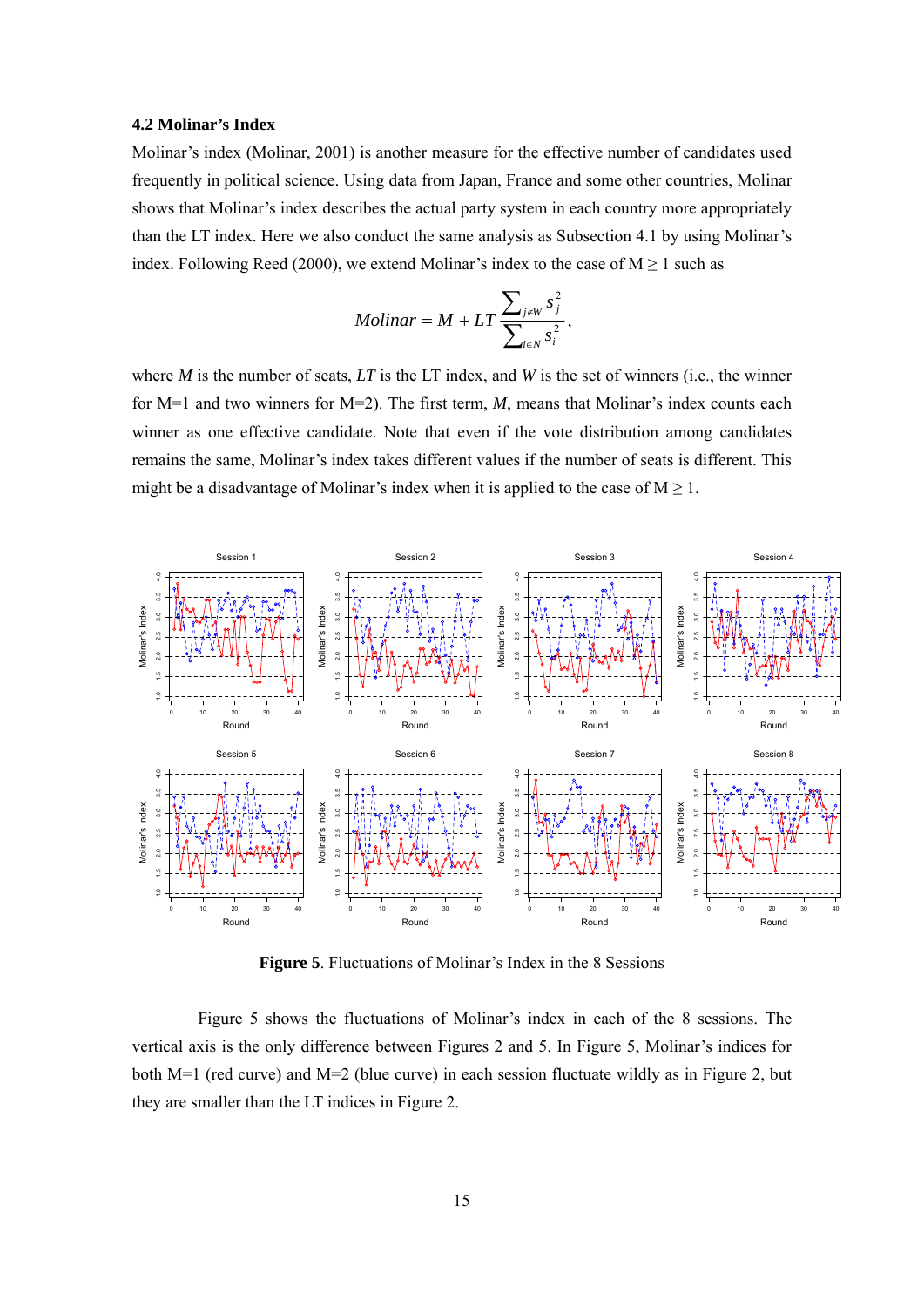

**Figure 6**. Fluctuations of the Average of Molinar's Index among the 8 Sessions

Figure 6 shows the fluctuations of the average of Molinar's index among the 8 sessions. The vertical axis is the only difference between Figures 3 and 6. On average, Molinar's index for M=1 (red curve) converges to 2, whereas the index for M=2 (blue curve) converges to 3 or lower.

Figure 7 provides the return maps with Molinar's index. The determination coefficient of the regression line is  $R^2 = 0.408$  for M=1 and  $R^2 = 0.111$  for M=2. Its slope is 0.629  $(t=14.607, P<0.001)$  for M=1 and 0.331 (t=12.233, P<0.001) for M=2. The regression line intersects the 45-degree line slightly above the point (2.0, 2.0) for M=1 and around (2.8, 2.8) for M=2. We can observe some degree of convergence of points around (2.0, 2.0) for M=1 and (3.0, 3.0) for M=2.

Table 10 provides the transition matrices with Molinar's index. In comparison with Table 9 (i.e., transition matrices with the LT index), the transition from 2 to 2 for M=1 (upper table) and the transition from 3 to 3 for M=2 (lower table) occupy the largest shares in Table 10.

The LT index and Molinar's index show the similar fluctuations over rounds, but their absolute values are different. The M+1 rule is more supportable when we measure the effective number of candidates by Molinar's index than by the LT index.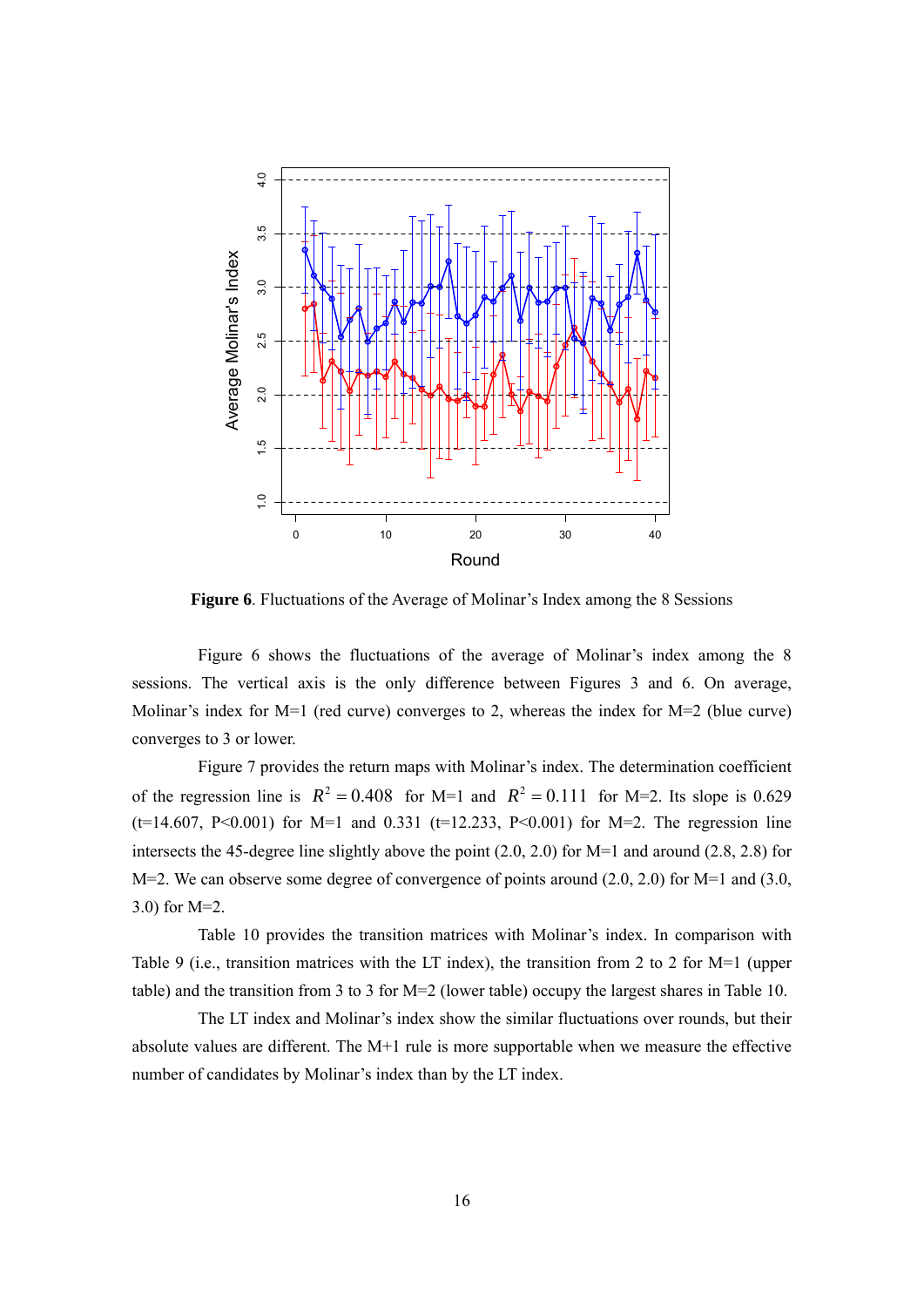

**Figure 7**. Return Maps of Molinar's Index from All the Sessions

| $M = 1$ | Molinar's      | Round t  |                |         |          |  |
|---------|----------------|----------|----------------|---------|----------|--|
|         | Index          | 1        | $\overline{2}$ | 3       | 4        |  |
| Round   | 1              | 3.21%    | 7.37%          | 0.00%   | $0.00\%$ |  |
| $t+1$   | $\overline{2}$ | 6.09%    | 47.12%         | 9.94%   | $0.00\%$ |  |
|         | 3              | 1.28%    | 7.05%          | 14.42%  | 1.60%    |  |
|         | 4              | $0.00\%$ | 0.32%          | 1.28%   | 0.32%    |  |
|         |                |          |                |         |          |  |
| $M = 2$ | Molinar's      |          |                | Round t |          |  |
|         | Index          | 1        | 2              | 3       | 4        |  |
| Round   | 1              | 0.64%    | 0.64%          | 0.32%   | 0.00%    |  |
| $t+1$   |                |          |                |         |          |  |
|         | $\overline{2}$ | 0.96%    | 7.69%          | 14.10%  | 1.92%    |  |
|         | 3              | $0.00\%$ | 13.46%         | 37.18%  | 8.33%    |  |
|         | 4              | $0.00\%$ | 2.24%          | 7.37%   | 5.13%    |  |

**Table 10**. Transition Matrices of Molinar's Index from All the Sessions

## **4.3 Individual Behaviors**

In Subsections 4.1 and 4.2, we analyzed the aggregate outcomes to examine whether Duverger's law and the M+1 rule have held in the laboratory. In this subsection, we focus on the individual behaviors of subjects.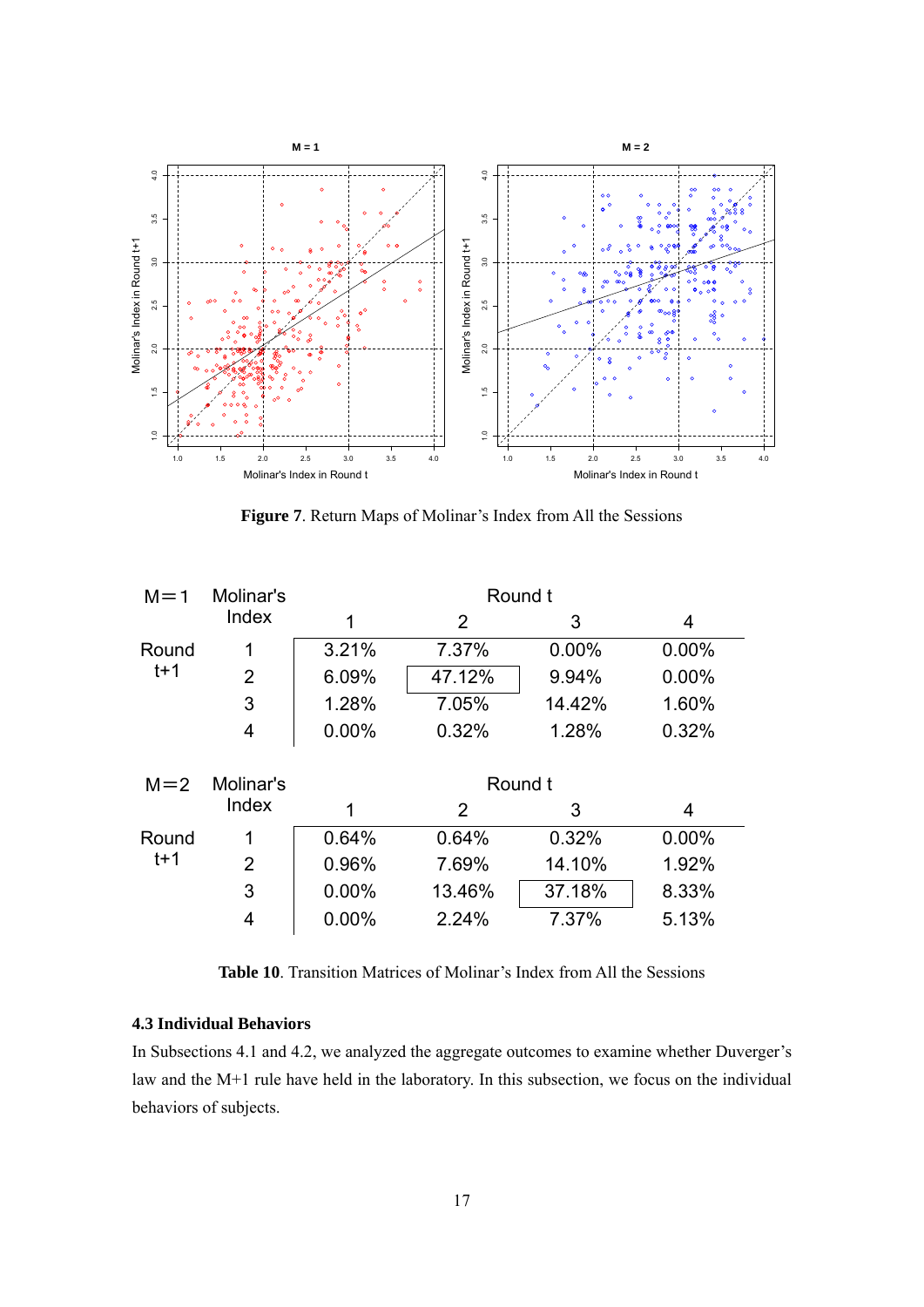#### **4.3.1 The Change of Individual Behaviors**

We use the transition matrix again to see whether subjects changed their behaviors round by round. In Table 11, "Most," "Second," "Third," and "Least" represent voting for the most, second, third, and least preferred candidates respectively. The percentage in each cell expresses what percent of each behavior in round t+1 follows what type of behavior in round t, which is the only difference from the previous transition matrices. For example, 67.21% in the cell (Abstain, Abstain) means that, among the subjects who abstained in round t+1, 67.21% also abstained in round t. We can observe that abstention and voting for the most-preferred candidate tend to be chosen repeatedly. Strategic behaviors (i.e., voting for the second or third preferred candidate) in round t+1 are less likely to follow the same behaviors in round t. These observations imply that when subjects take strategic behaviors, they tend to change their behaviors more frequently than when they abstain or vote sincerely.

|              |         |        | Round t |              |        |
|--------------|---------|--------|---------|--------------|--------|
|              | Abstain | Most   | Second  | <b>Third</b> | Least  |
| Abstain      | 67.21%  | 23.50% | 7.93%   | 1.17%        | 0.19%  |
| Most         | 17.37%  | 76.42% | 5.08%   | 0.79%        | 0.34%  |
| Second       | 26.53%  | 23.14% | 46.72%  | 2.73%        | 0.88%  |
| <b>Third</b> | 25.85%  | 24.88% | 19.02%  | 27.80%       | 2.44%  |
| Least        | 31.48%  | 22.22% | 22.22%  | 7.41%        | 16.67% |
|              |         |        |         |              |        |

**Table 11**. Transition Matrix of Subjects' Behaviors

### **4.3.2 A Typical Session**

We can see in Figures 2 and 5 that the effective number of candidates for M=1 converges to about 2 in Session 6 in terms of both the LT index and Molinar's index. As an example, therefore, let us see the subject behaviors for M=1 in Session 6. Figure 8 describes the four groups' behaviors respectively for M=1 in Session 6. The horizontal axis represents the rounds, while the vertical axis represents what percent of subjects in each group took each type of behavior, that is, voting for the most-preferred candidate (dark grey), voting for the second one (light grey), voting for the third one (grey), voting for the least one (black), and abstaining (white). Clearly, red and yellow voters voted for the most-preferred candidates A and C sincerely, whereas blue and green voters voted for the second-preferred candidates A and C strategically. As a result, only candidates A and C could win under M=1 in Session 6. We may be able to say that strategic voting results in worse outcomes for the voters who behave strategically.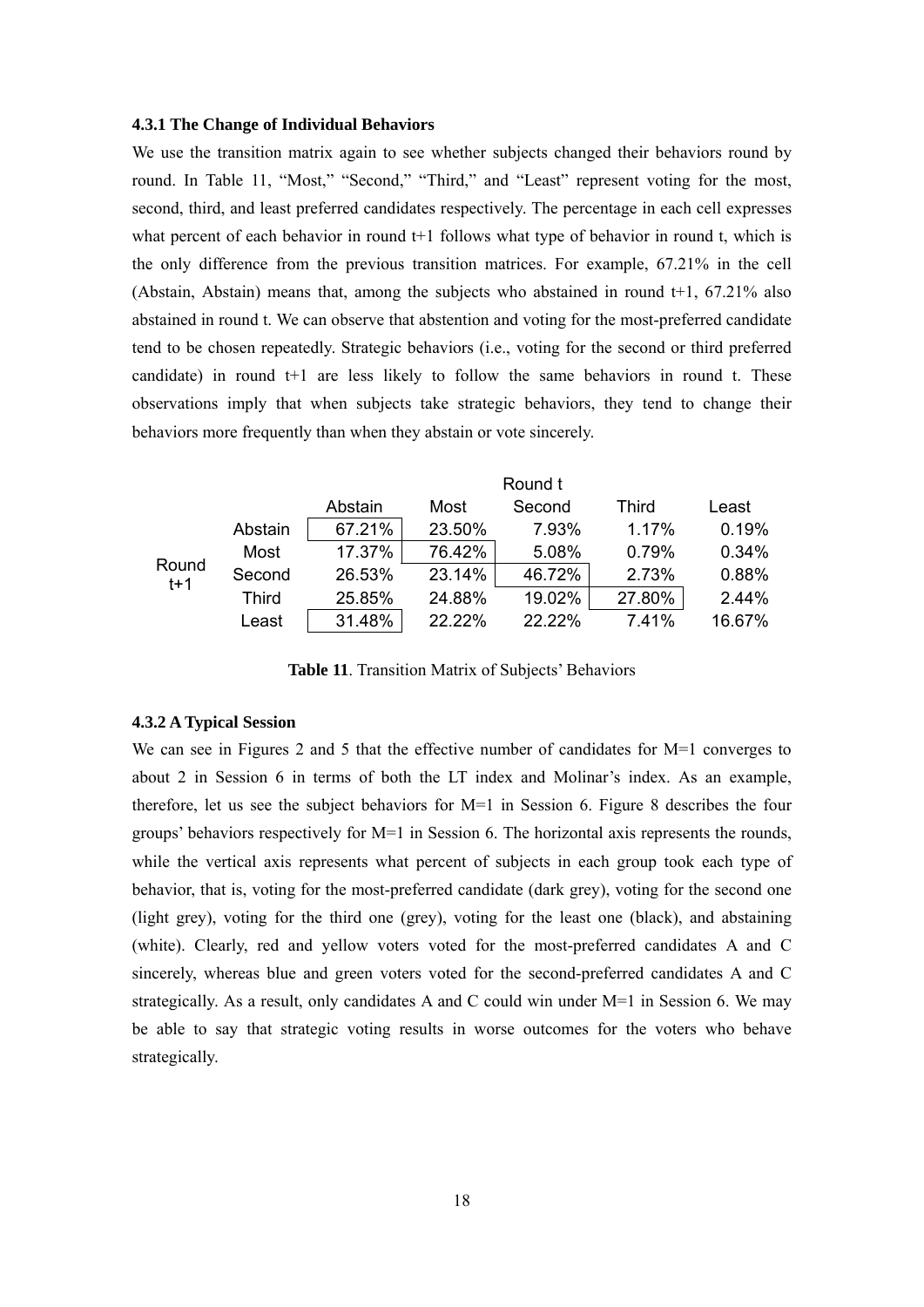

**Figure 8**. Voting Behaviors of Each Group in Session 6 for M=1

Note: Dark grey (light grey, grey, black, respectively) – the percentage of subjects who voted for the most (second, third, least) preferred candidate; White – the percentage of subjects who abstained.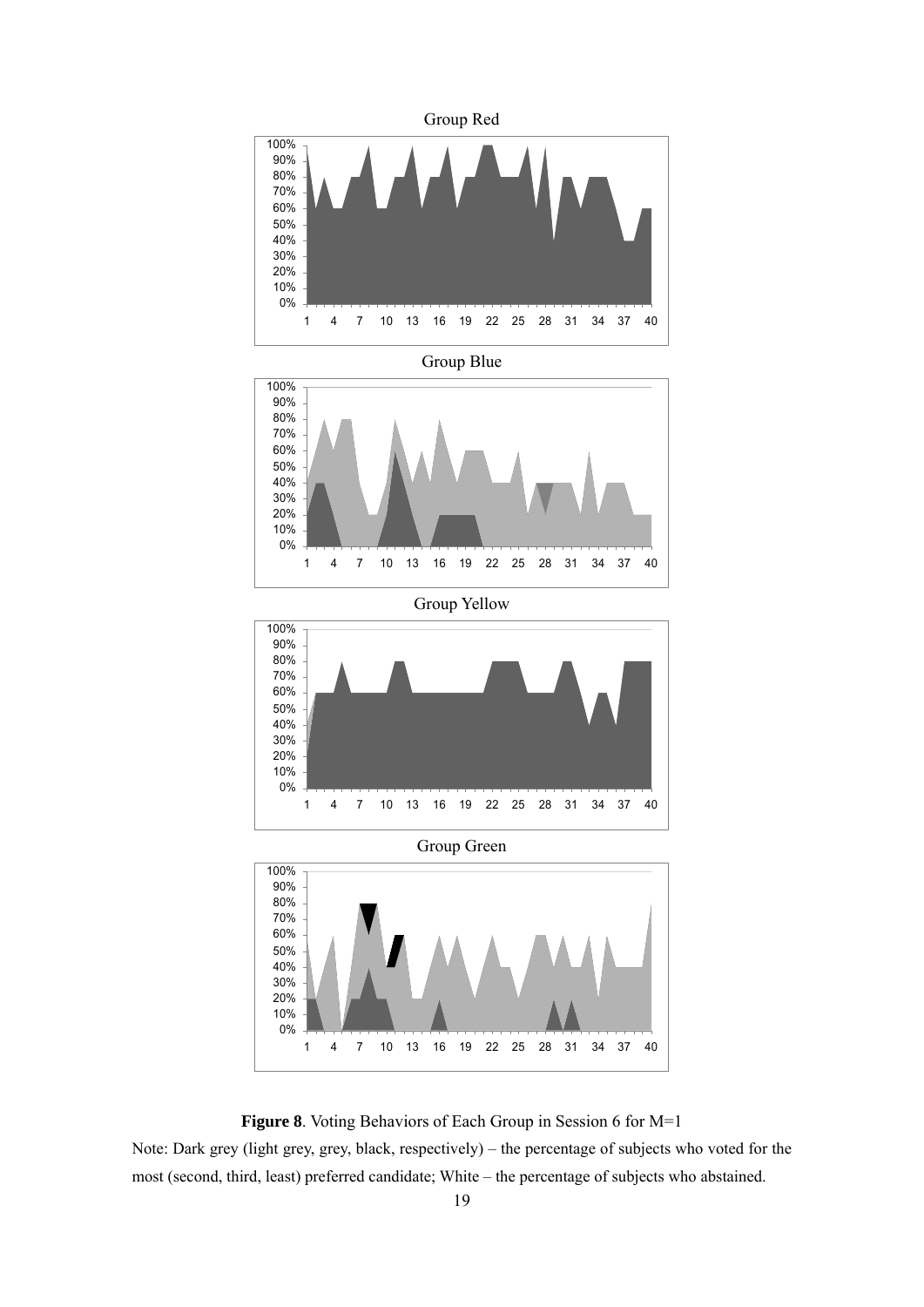#### **4.3.3 Attitude toward Risk and Strategic Behaviors**

What types of subjects were more likely to behave strategically? After the second 40 rounds in each session, subjects performed 11 selection tasks such as Table 12. There are two alternatives, A and B. Alternative A, "a lottery that gives you 30 yen with prob. 50%, while 10 yen with prob. 50%," is common to all the 11 tasks. Alternative B is different between tasks, and it is a certain amount of money. After all the subjects finish the 11 tasks, one of them is chosen randomly and independently, which determines each subject's payoff from the 11 tasks, in addition to the payoffs from the 80 elections. This task of lottery selection is based on Holt and Laury (2002). We measure each subject's attitude toward risk by the number of his or her answering "B."

| Task 1  | A: a lottery that gives you 30 yen with prob. 50%, while 10 yen with prob.50% | <b>B:</b> 10 yen |
|---------|-------------------------------------------------------------------------------|------------------|
| Task 2  | A: a lottery that gives you 30 yen with prob. 50%, while 10 yen with prob.50% | <b>B:</b> 12 yen |
| Task 3  | A: a lottery that gives you 30 yen with prob. 50%, while 10 yen with prob.50% | <b>B:</b> 14 yen |
| Task 4  | A: a lottery that gives you 30 yen with prob. 50%, while 10 yen with prob.50% | <b>B:</b> 16 yen |
| Task 5  | A: a lottery that gives you 30 yen with prob. 50%, while 10 yen with prob.50% | <b>B:</b> 18 yen |
| Task 6  | A: a lottery that gives you 30 yen with prob. 50%, while 10 yen with prob.50% | <b>B: 20 yen</b> |
| Task 7  | A: a lottery that gives you 30 yen with prob. 50%, while 10 yen with prob.50% | <b>B:</b> 22 yen |
| Task 8  | A: a lottery that gives you 30 yen with prob. 50%, while 10 yen with prob.50% | <b>B: 24 yen</b> |
| Task 9  | A: a lottery that gives you 30 yen with prob. 50%, while 10 yen with prob.50% | <b>B: 26 yen</b> |
| Task 10 | A: a lottery that gives you 30 yen with prob. 50%, while 10 yen with prob.50% | <b>B: 28 yen</b> |
| Task 11 | A: a lottery that gives you 30 yen with prob. 50%, while 10 yen with prob.50% | <b>B:</b> 30 yen |

#### **Table 12**. Tasks of lottery selection

Spearman's rank correlation coefficient is significant at the 5% level or lower between the attitude toward risk (i.e., the number of answering "B") and the following three types of behaviors. First, the attitude toward risk and sincere voting are negatively correlated (Spearman's coefficient is -0.164, P<0.05). Second, the attitude toward risk and voting for the second-preferred candidate are positively correlated (Spearman's coefficient is 0.181, P<0.05). Lastly, the attitude toward risk and voting for the least-preferred candidate are positively correlated (Spearman's coefficient is 0.204, P<0.001). From these significant correlations, we find that risk-averse subjects tended to vote strategically. This is understandable because risk-averse voters prefer the win of their second-preferred candidate with certainty to the tie among several candidates.

## **4.3.4 Time for Decision Making**

Finally, we examine how much time subjects spent for their decision making. Figure 9 describes the fluctuations of time (vertical axis) subjects spent for their decision making in each round (horizontal axis). The time is calculated by taking the average of time (seconds) among 20 subjects in each round of each session. In each session, subjects were spending relatively long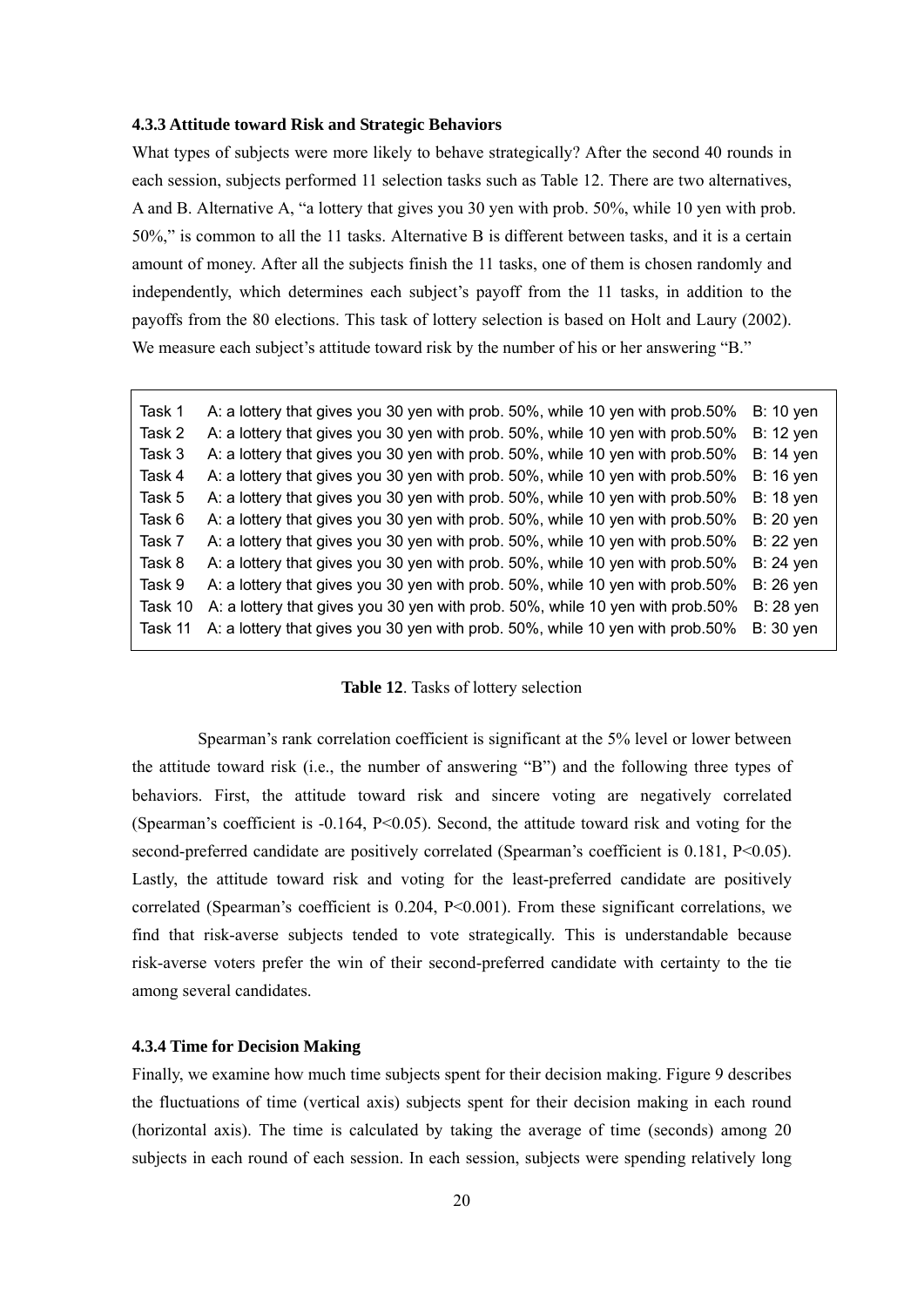time in the early rounds, then their decision making became quicker, and the time stayed short in the later rounds. Remember that, as described in Table 7, Sessions 7 and 8 consisted of experienced subjects. In fact, their time for decision making is relatively short in comparison with other sessions.



**Figure 9**. Fluctuations of Time for Decision Making in the 8 Sessions

 Sessions 1, 2, 3 and 7 had the M=1 treatment first while Sessions 4, 5, 6 and 8 had the M=2 treatment first. Figure 10 describes the average time for decision making among the 4 sessions with the same order of treatments (i.e., Sessions 1, 2, 3 and 7 in the left figure, and Sessions 4, 5, 6 and 8 in the right figure). When the M=1 treatment is first (left figure), time for decision making is longer for M=2 (blue curve) than for M=1 (red curve) in the early rounds, but after that, time becomes almost the same between  $M=1$  and  $M=2$ . When the  $M=2$  treatment is first, on the other hand, time for M=2 keeps longer than time for M=1 even in the later rounds. One possible explanation is the difference of difficulty in learning how to vote. The first 40 rounds are expected to take longer time than the second 40 rounds because subjects are less experienced in making voting decisions in the first 40 rounds. In addition, the M=2 treatment is expected to take longer time than the  $M=1$  treatment because how his or her own vote affects the voting outcome is more difficult for each subject to find out under  $M=2$  than under  $M=1$ . Therefore, we can expect that subjects spend the longest time under the  $M=2$  treatment in " $M=2$ first" sessions, while they require the shortest time under the M=1 treatment in "M=2 first" sessions. In "M=1 first" sessions, on the other hand, subjects can apply their experiences under  $M=1$  to the play under  $M=2$ , which decreases the difference of time between the  $M=1$  treatment and the M=2 treatment.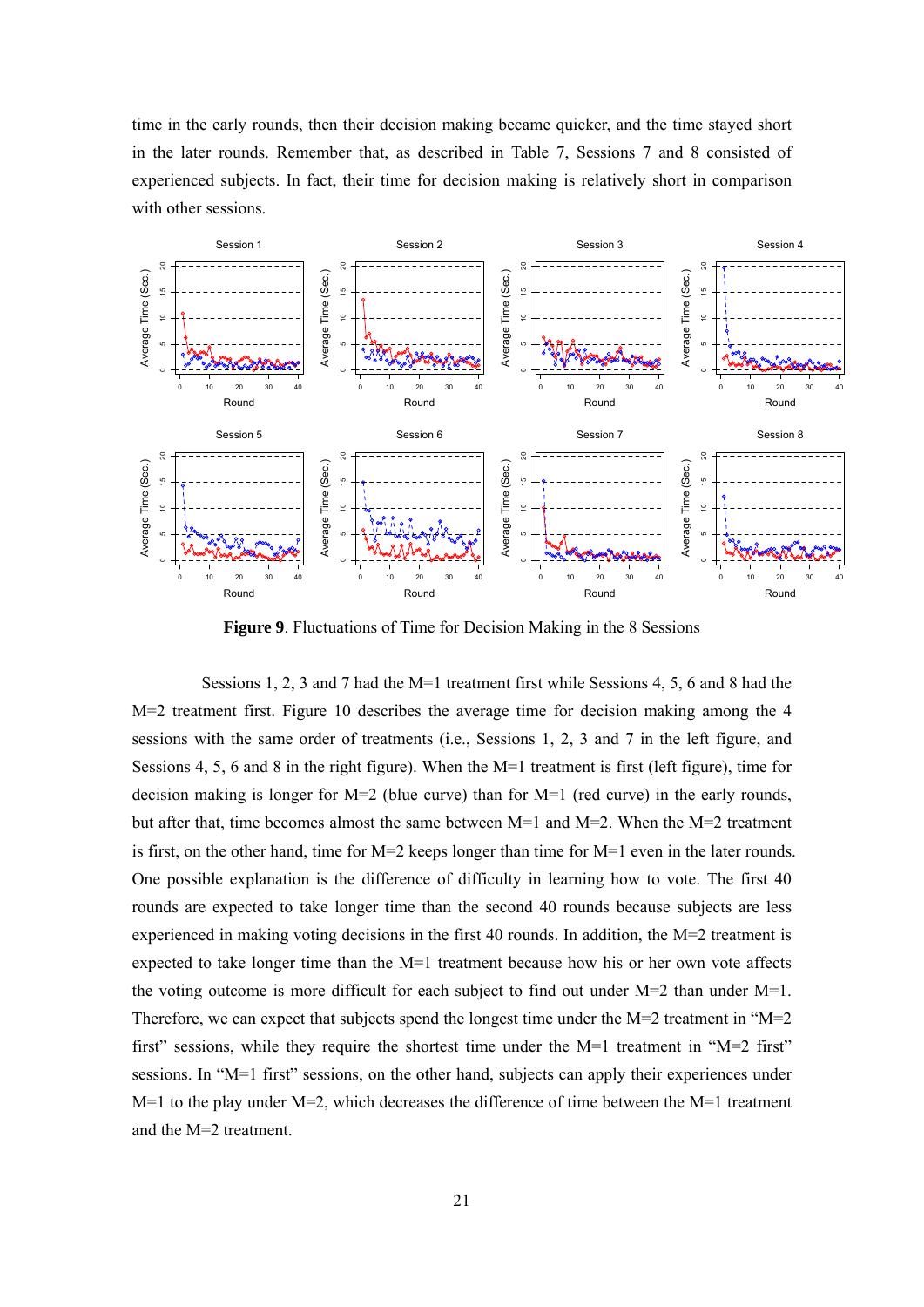

**Figure 10**. Fluctuations of the Average Time for Decision Making

## **5. Conclusion**

We have conducted a laboratory experiment to test the robustness of Duverger's law and its extension "M+1 rule." Our experimental result supports the comparative statics of the M+1 rule so that the smaller number of candidates tend to gather votes under  $M=1$  than under  $M=2$ . Whether the M+1 rule itself is supported or not depends on which index to use as the measure of the effective number of candidates. If we use the Laakso-Taagepera index, then the effective number of candidates does not converge to M+1 but stays larger. If we use Molinar's index, on the other hand, it converges around  $M+1$  on average so that the  $M+1$  rule is supported well. Although our experimental design is severe for the M+1 rule due to its symmetric revenue matrix and the relatively large number of voters, our experimental result supports the M+1 rule to a certain degree.

As mentioned in Subsection 4.1, the wild fluctuations of the effective number of candidates might be due to the voting cost. In our previous experiment (i.e., Hizen, Kurosaka and Ushizawa, 2010), sessions without voting costs resulted in a larger number of effective candidates, but we had only 10 rounds for  $M=1$  and  $M=2$  respectively in each session, which might be too short for the effective number of candidates to converge. Although it has both advantage and disadvantage in enhancing the realization of the M+1 rule, conducting the same type of experiment without voting costs can be a future task.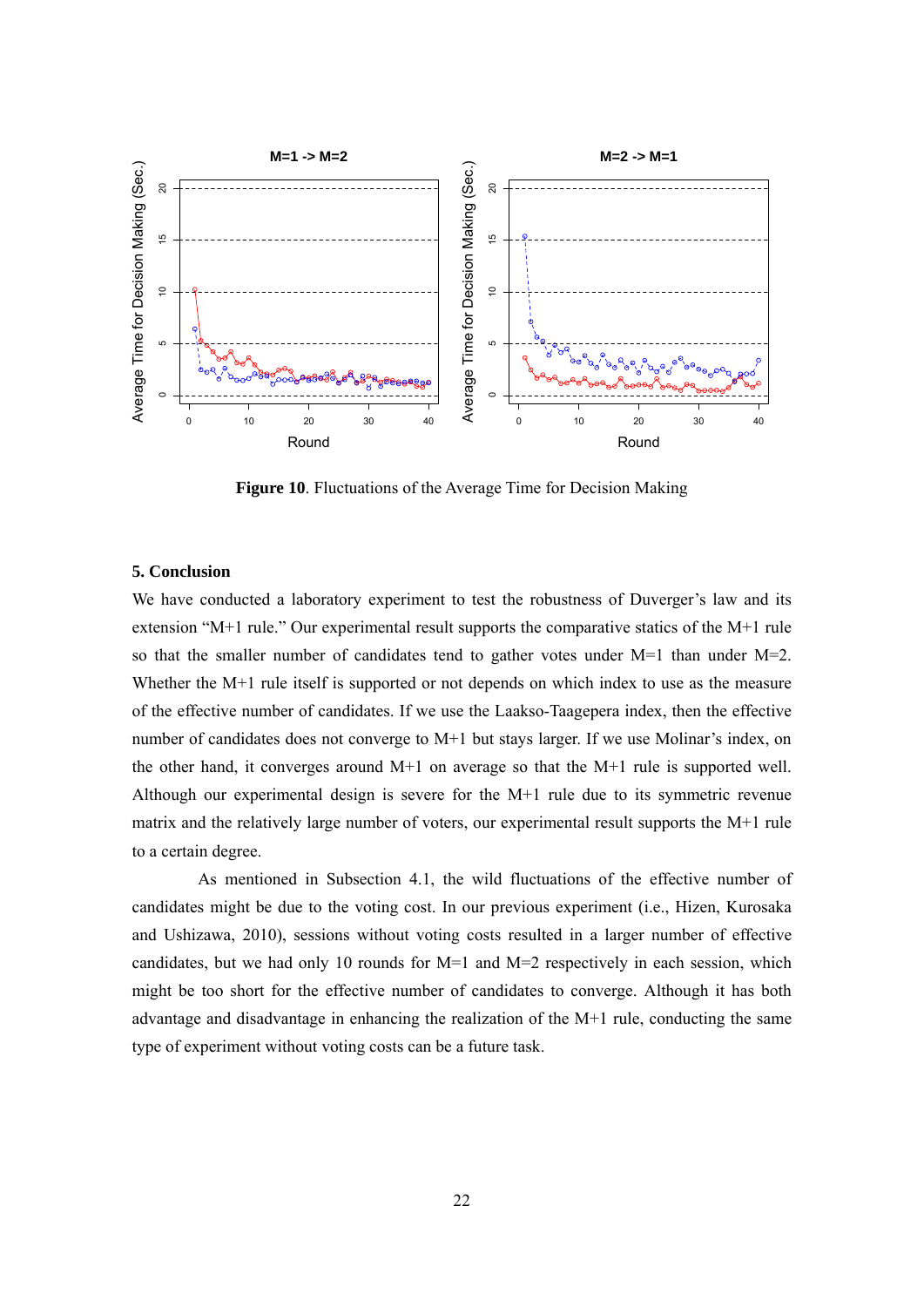#### **References**

- Bassi, Anna (2008), "Voting Systems and Strategic Manipulation: an Experimental Study," mimeo.
- Chhibber, Pradeep K. and Ken Kollman (2004), *The Formation of National Party Systems: Federalism and Party Competition in Canada, Great Britain, India, and the United States*, Princeton Univ Press.
- Clough, Emily (2007), "Strategic Voting Under Conditions of Uncertainty: A Re-Evaluation of Duverger's Law," *British Journal of Political Science* 37: 313-332.
- Cox, Gary W. (1994), "Strategic Voting Equilibria Under the Single Non-Transferable Vote," *American Political Science Review* 88: 608-621.
- Duverger, Maurice (1954). *Political Parties: Their Organization and Activity in the Modern State*, New York: Wiley.
- Endersby, James W. and Kelly B. Shaw (2009), "Strategic Voting in Plurality Elections: A Simulation of Duverger's Law," *PS: Political Science & Politics* 42: 393-399.
- Fischbacher, Urs (2007), "z-Tree: Zurich Toolbox for Ready-made Economic Experiments," *Experimental Economics* 10, 171-178.
- Forsythe, Robert, Roger B. Myerson, Thomas A. Rietz and Robert J. Weber (1993), "An Experiment on Coordination in Multi-Candidate Elections: The Imortance of Polls and Election Histories," *Social Choice and Welfare* 10: 223-247.
- Forsythe, Robert, Thomas A. Rietz, Roger B. Myerson and Robert J. Weber (1996), "An Experimental Study of Voting Rules and Polls in Three-Candidate Elections," *International Journal of Game Theory* 25: 355-383.
- Gerber, Elisabeth R., Rebecca B. Morton and Thomas A. Rietz (1998), "Minority Representation in Multimember Districts," *American Political Science Review* 92: 127-144.
- Hizen, Yoichi, Kengo Kurosaka and Ryuji Ushizawa (2010), "Voting Costs and the M+1 Rule: A Laboratory Experiment," mimeo.
- Holt, Charles A. and Susan K. Laury (2002), "Risk Aversion and Incentive Effects," *American Economic Review* 92, 1644-1655.
- Laakso, Markku and Tein Taagepera (1979), "Effective Number of Parties: A Measure with Application to West Europe," *Comparative Political Studies* 12: 3-27.
- Molinar, Juan (1991), "Counting the Number of Parties: An Alternative Index," *American Political Science Review* 85, 1383-1391.
- Morelli, Massimo (2004), "Party Formation and Policy Outcomes under Different Electoral Systems," *Review of Economic Studies* 71: 829-853.
- Palfrey, Thomas R. (1989), "A Mathematical Proof of Duverger's Law," Peter C. Ordeshook (eds), *Models of Strategic Choice in Politics*, University of Michigan Press: 69-91.
- Palfrey, Thomas R. and Howard Rosenthal (1983), "Strategic Calculus of Voting," *Public Choice* 41: 7-53.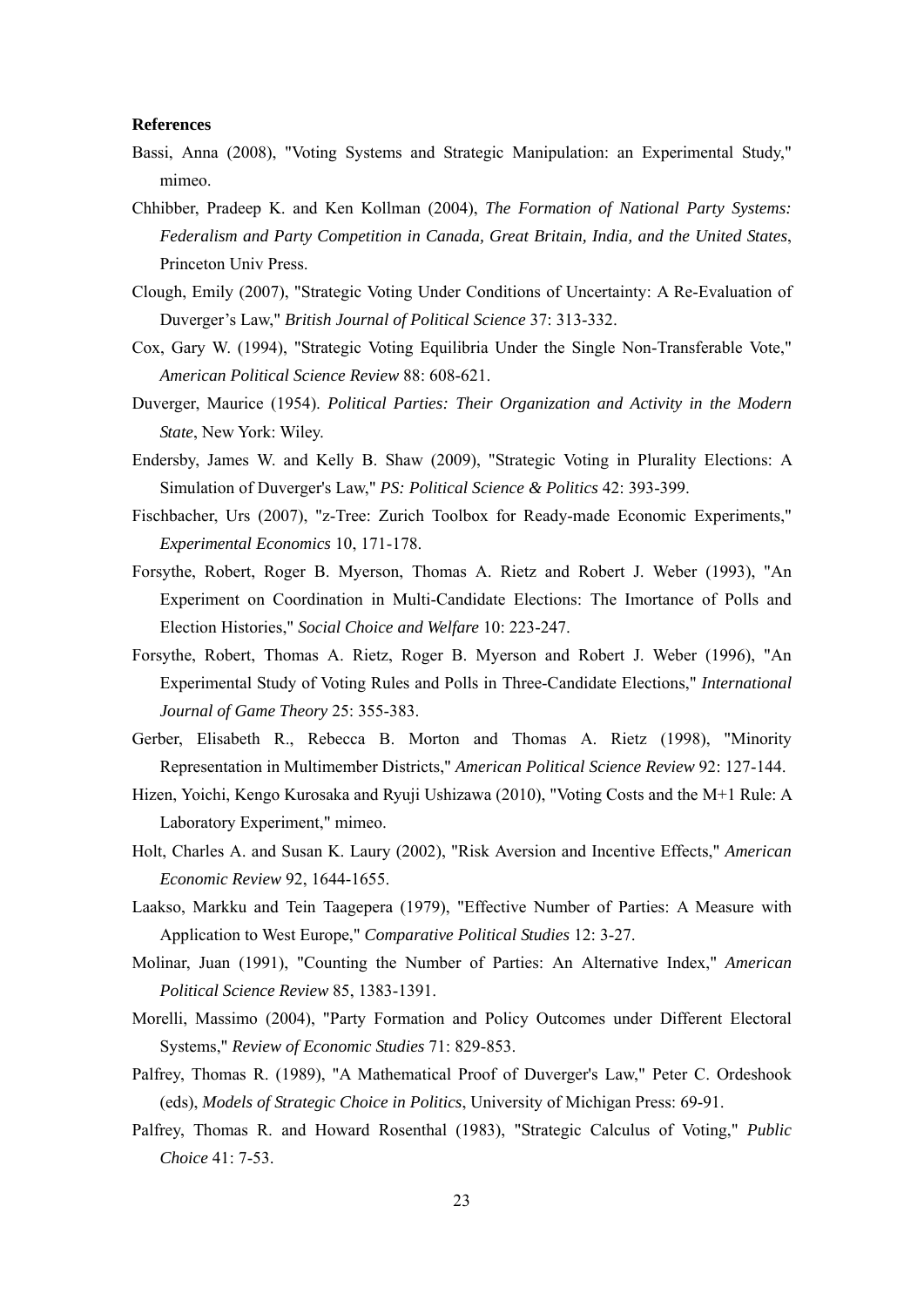- Reed, Steven R. (1990), "Structure and Behaviour: Extending Duverger's Law to the Japanese Case," *British Journal of Political Science* 20: 335-356.
- Reed, Steven R. (2000), "Chu-Senkyokusei ni okeru Kinko Johtai (On the Equilibrium under Multi-Member Districts)" *Senkyo Kenkyu (Japanese Journal of Electoral Studies)* 15: 17-29.
- Reed, Steven R. (2003), "What Mechanism Causes the M+1 Rule? A Simple Simulation," *Japanese Journal of Political Science* 4: 41-60.
- Rietz, Thomas A., Roger B. Myerson and Robert J. Weber (1998), "Campaign Finance Levels as Coordinating Signals in Three-Way, Experimental Elections," *Economics and Politics* 10: 185-218.
- Wada, Junichiro (1996), *The Japanese Election System: Three Analytical Perspectives*, London: Routledge.